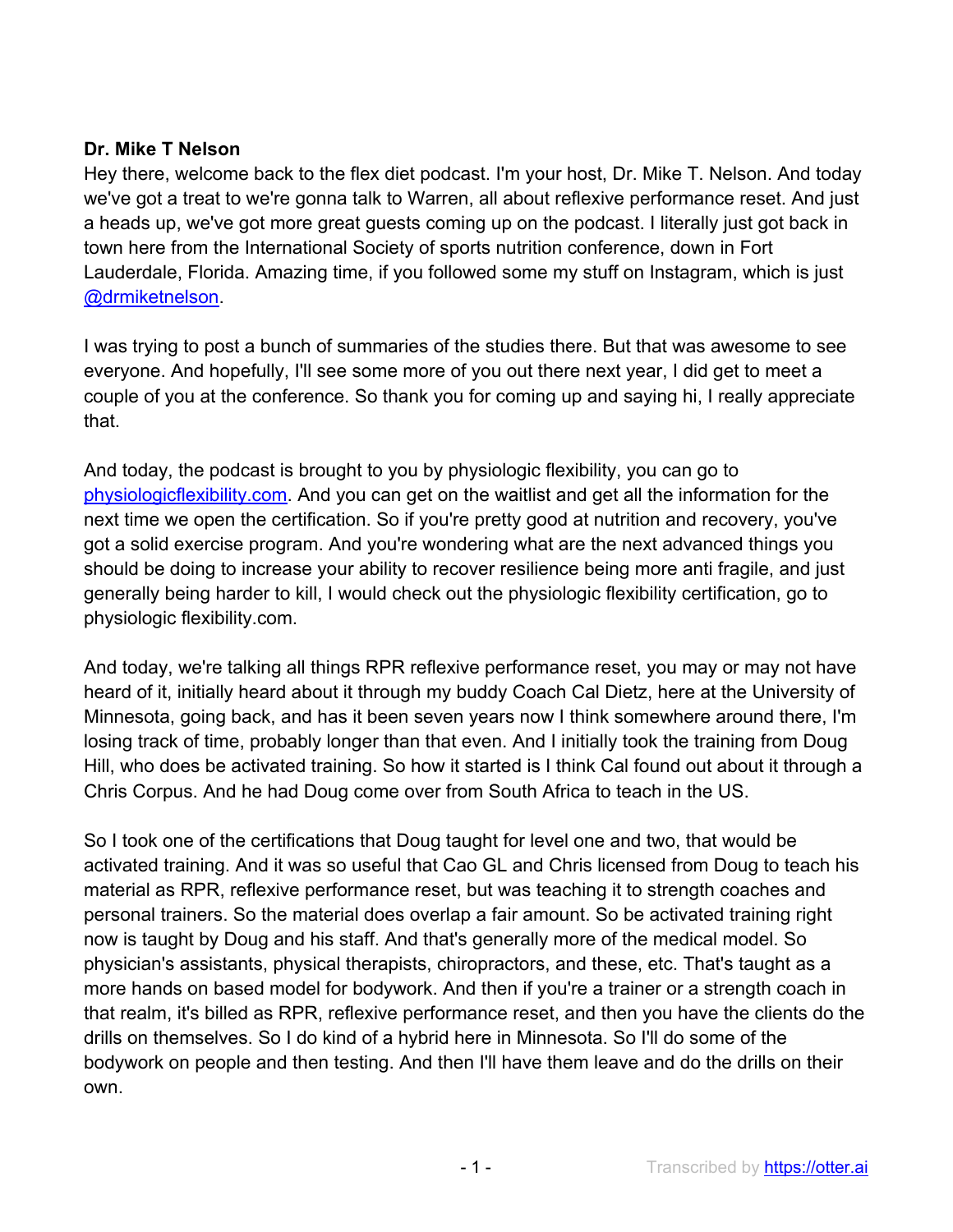So that's usually the most common questions. I know sometimes in the podcast here, I use terms a little bit interchangeably, and that does get confusing. So a warrant had some brand new research RPR. So I wanted to get him on the podcast and go through what he did in his study, what did he find? And just overall a general discussion about RPR. And its its effects. In terms of disclosures, I have, I guess one disclosure with RPR. I do teach for them on occasion, I've taught level one and level two several times in the past, especially before COVID. And I currently don't have an affiliate link or anything like that. So if you go to the course or if you sign up, don't make any money off that. But if I do happen to teach, then obviously I get paid to teach. So I do have some vested interest in it that way. I do sessions here in person in Minnesota, and I've had people from all over, stop by and fly in to do sessions. So I've wanted to be super beneficial. But again, but stuff that's brand new. It's always nice to look at the research and what it is based upon so we can get a better idea of potentially how we could make it better and possibly understanding some of the mechanisms to so enjoy this podcast with Warren about all things RPR and brand new research in that area.

### **Dr. Mike T Nelson**

Hey, what's going on? Welcome to the Flex Diet Podcast. I'm your host, Dr. Mike T Nelson. And we're here today to talk about some RPR, reflexive performance reset, we have a special guest. So if you want to just say a short introduction about yourself there and how you got into RPR.

### **Warren Bartlett**

Sure. I am Warren Bartlett from the myState University, and Plymouth, New Hampshire. And I'm in a master's graduate program of exercise science. And I also did my undergraduate at mistake. I did track and field for four years. And I'm a big RPR, proponent and practitioner. I'm a CSCs personal trainer. And yeah, I think I spell covers all of it.

### **Dr. Mike T Nelson**

Nice. Nice. And so how did you originally hear about RPR?

### **Warren Bartlett**

Yeah, so I think I originally heard it through Cal Dietz by phasic. And I watched on YouTube and I didn't really believe it at this. Watching the video didn't really look real. Then Be activated, you

#### **Dr. Mike T Nelson**

find like people trying to poke around and stuff.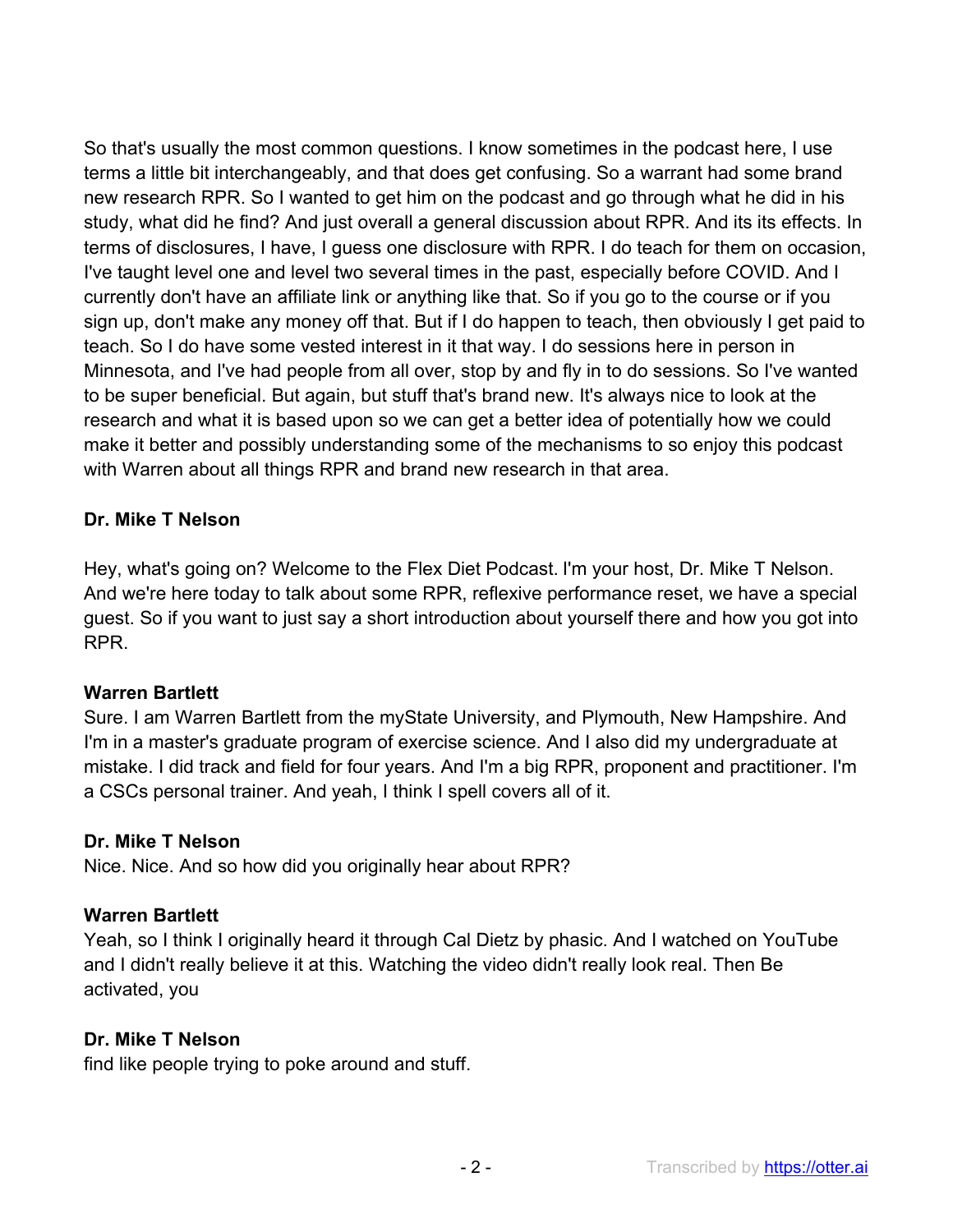## **Warren Bartlett**

Yeah, like you would see cow. You know, doing the resets on people and all of a sudden they're stronger. And they just didn't really make sense to me at the time. So then I did the certification. The Level One two, with JL Holdsworth and, and yeah, so I did that. What originally happened was I got Achilles tendonitis. In my ankle, I couldn't run my last season of track in college. And so what really convinced me, I guess, convinced me on our PR was, I did it all myself and it profoundly worked in significantly improved my Achilles tendonitis. And that's when I went to grad school. I was like, I gotta, I gotta put some research behind this and see if they only work on one person to work on multiple people. You know, let's, let's get something behind this.

# **Dr. Mike T Nelson**

Very cool. And how would you describe RPR? For people listening? Who are like RPR? What I don't understand I've never heard of this, like, how would you describe it to them?

# **Warren Bartlett**

Yeah, um, when I write my scientific studies and papers, I describe it similar to acupressure. And Acupressure is a 2000 year old Chinese medicine that essentially involves applying pressure point, applying the pressure around points around the body. And it's similar. Maybe not necessarily in the pressure points. But in theory, it's similar.

### **Dr. Mike T Nelson**

Go on, what is the benefit for that? So someone's a strength and conditioning professional. They're like, Oh, yeah, I can poke around on myself. But what's like kind of the benefit from it?

### **Warren Bartlett**

Sure. Well, just based on the act, the current literature on acupressure, Acupressure is shown to decrease pain in elderly populations. It's shown to increase shoulder mobility in older populations. And that's just acupressure. Right now, there's limited research and RPR until you know, until my study really gets published and peer reviewed. But it could potentially have benefits and flexibility and strength gains for your strength and conditioning professionals. Cool.

### **Dr. Mike T Nelson**

And is this something they can do on themselves then it sounds like I know there's two different forms there's RPR versus kind of the be activated training.

### **Warren Bartlett**

Yeah, so I'm not as familiar with the activated They did talk about it RPR is intended to be done by the person themselves. And from my understanding be activated is more of a clinician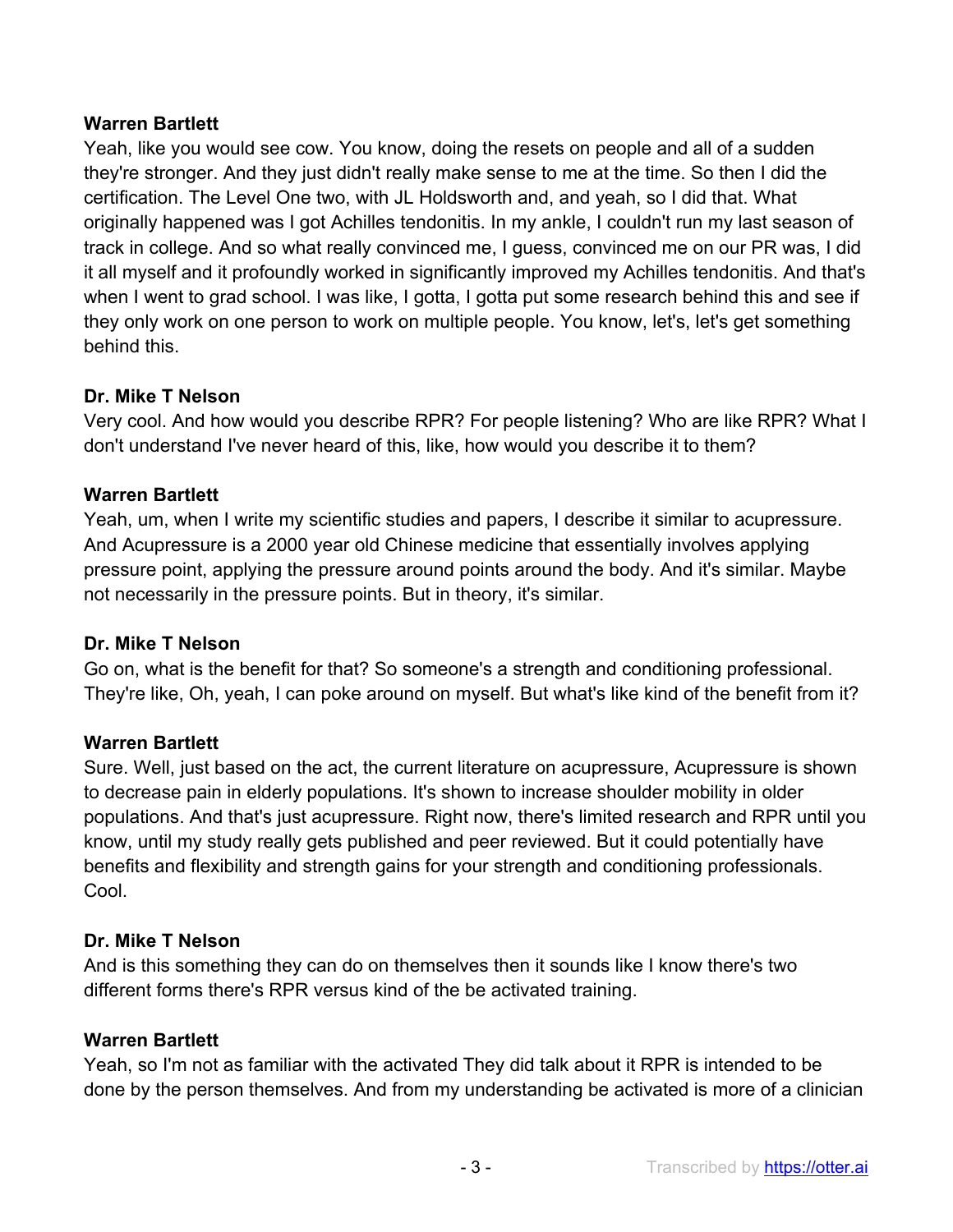condition base where the person is doing it on another purse. So RPR is done oneself and really doesn't take a lot of time to perform. And it's pretty easy to be done.

# **Dr. Mike T Nelson**

Alright, yeah, my bias obviously is I teach once in a while for RPR and then I originally heard about it from from Cal and he had me go to the first training that Doug Hill did have the be activated training at that time. So I was out I think I was still doing my still doing my PhD at the time I can't remember now like all the time seemed to just go fall together. But he's like, Hey, I got this guy coming in from South Africa. You gotta go This training I'm doing, and I'm just like, Ah, I don't know about this. I'm like, Well, what is it? He's like, crazy shit, man crazy shit. Like, okay, like, how much does this? It's like, it's like \$1,500 for two days, like, what is it? It's like June, this is like January, it would have been like anybody else I'd be like, No, I'm not giving you \$1,500 to have some crazy guy, I don't even know talk about a system that I don't understand at all.

But I'm like, wow, Carl has been generally right about most things in the past. So I'm like, sure, whatever. And so that was the first time I think a second time Doug had taught, be activated training in the US. And he condensed the level one down into one day and level two into one day. And that was pretty, pretty profound. And then after that, I know, cow and Chris corpus, and JL got a license from dog to teach his material as RPR, reflexive performance reset, and exactly what you said, the differentiation there is that you're teaching it to strengthen conditioning people, physical trainers, and kind of a non medical model. So each person can apply it to themselves. And then Doug still kind of teaches his version of the model, which is a little bit more to medical professionals, you know, physical therapists, chiropractors, massage therapists, etc. So, right. Cool. So what other results? Have you seen just kind of anecdotally from RPR?

# **Warren Bartlett**

Well, I mean, there's multiple families. My experience was it, you know, essentially cured my Achilles tendinitis, which was, you know, debilitating.

# **Dr. Mike T Nelson**

Walk us through, like, what did that look like? Did you, you just kind of watched a bunch of videos, and you're like, I don't know, I'm just gonna poke around on myself here. And like, how did that process come about?

# **Warren Bartlett**

So this was after I did the certification. And I was running in my Achilles tendonitis slurred back up, training really hard. And I was in the middle of warming up for a workout on the track. And I was telling my, my body there and like, I might not be able to do this workout, my, my Achilles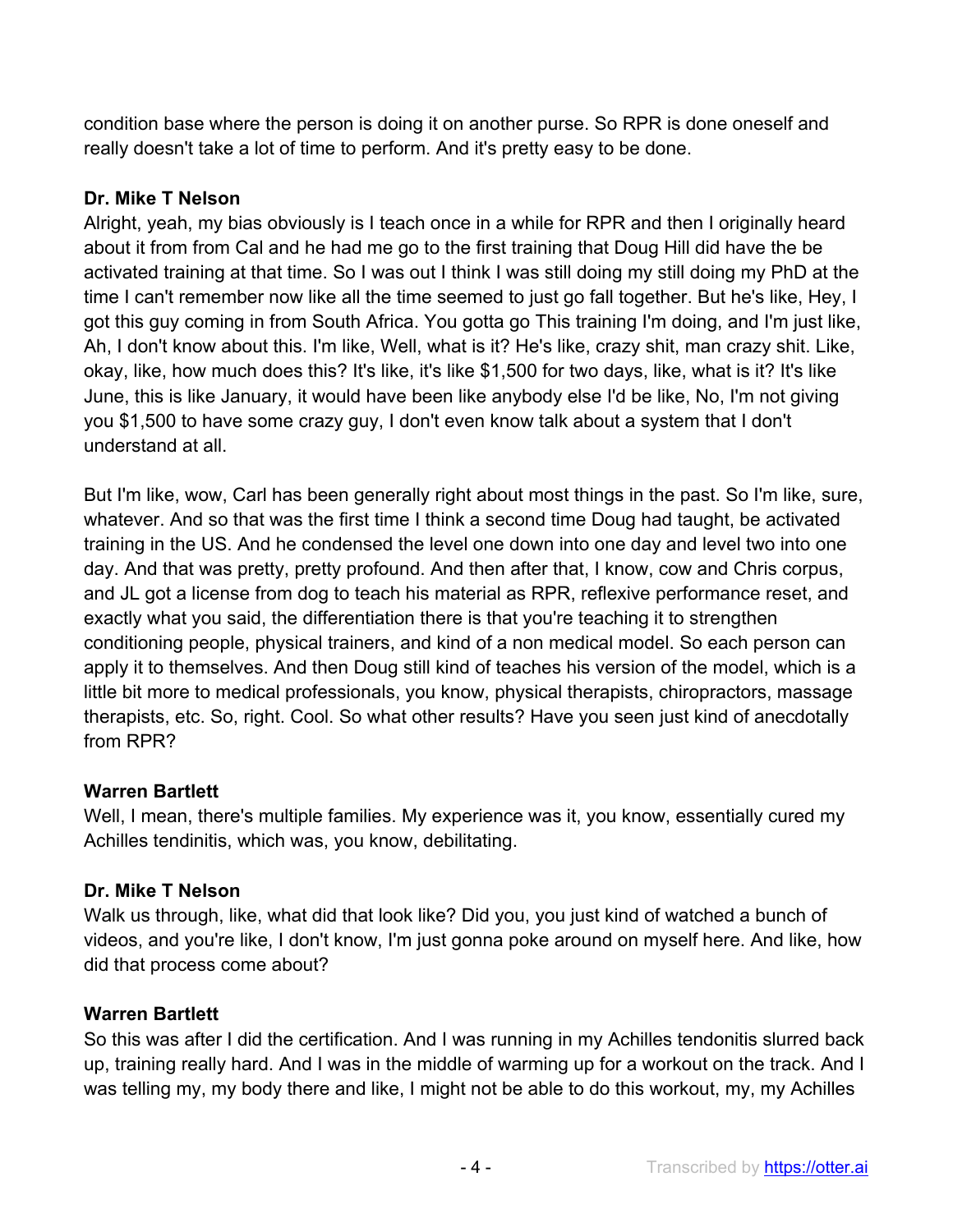is killing me, I might almost can't run. So I'm like, give me a second, I'm gonna try this RPR I just learned. And so I did the calf reset. So going down the side of the fibula, and then directly behind the calf.

I did that for about a minute. And I had my little RPR stick, which I bought for like, \$3. I find it helped a little bit to get really behind that calf muscle. And then I went through all the level one, you know, Zone One, two, and three. And then I did a couple laps, and almost miraculously, my Achilles did not hurt at all, and then went through the whole workout. And it was incredible. Like, you know, we were talking about that in the conference, how tendinitis could potentially be laughed at, and 20 years for the mechanism. It's like, you know, they, they always say it's a what a mechanical lens and a neurological lens. So that's kind of their theory on it. Um, but that was my greatest experience with RPR.

With my study, it was really cool, because I got to physically see the results of RPR working in front of me as a as a researcher, I just had to measure and not try to be biased at all, but you would see it right after you did the resets this person had. Yeah, at least 10. Five to 10 more degrees range of motion around their body.

### **Dr. Mike T Nelson**

Yeah. So walk us through you decided to do a research study on RPR. And then, before that point, did you What is kind of the research state of what's been published so far on RPR? In terms of published work, I guess.

# **Warren Bartlett**

Right. So current public literature, it's pretty limited. I found a couple graduate or doctoral thesis is that weren't really published, they still did run stats on them. There was one that looked at biceps for Morris, activation and step ups in RPR, which I found interesting. But it's really limited in terms of what they're actually doing. So when I designed this study, I wanted to replicate the the test in a pretest. And the test exactly, kind of how they do it. So like the the classic RPR video, you see the person pulled their arm out, they, you know, test their strength. And then they run them through a couple of things that make the arm drop down really fast, and then they do their RPR reset, and then all of a sudden they're stronger. I kind of want to demonstrate that in my study by showing you a baseline, and then a retest, which is kind of how I set mine up.

### **Dr. Mike T Nelson**

So walk us through that, like, what did you use for baselines? And then kind of what did you have for groups and that type of thing.

# **Warren Bartlett**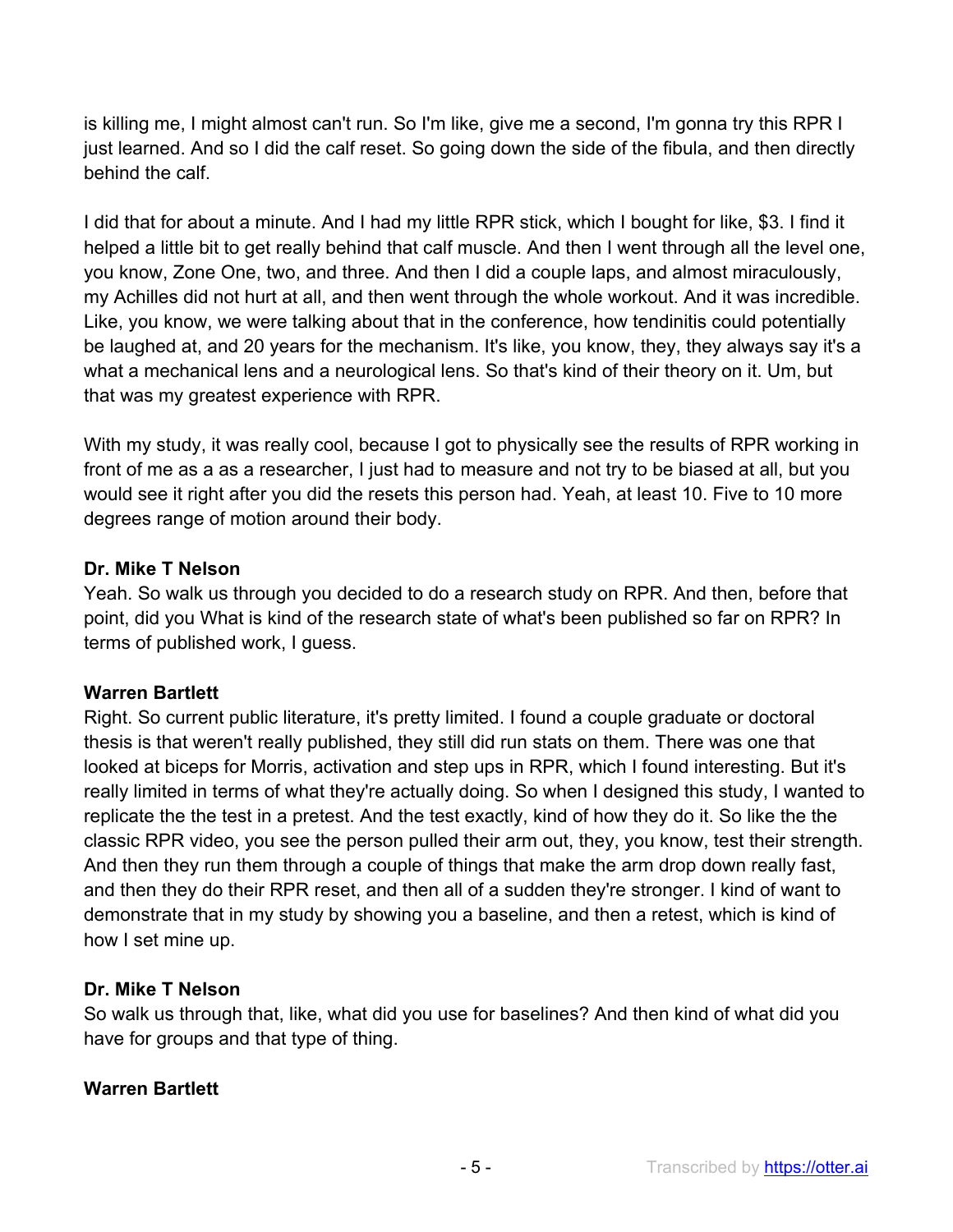Right, so baseline, essentially, the subject came in not warmed up at all, because our PRs essentially meant to be a warm up. may come in, I have my goniometer. And we measured 11 different movements. We measured hip flexion, hip AB duction, hip ad duction, shoulder flexion, shoulder abduction, on both right and left sides, ankle inversion, ankle e-version, ankle dorsiflexion, ankle plantar flexion. And then we did right and left hand grip. I think that's all trying to think here. I'll have it in front of me. So yeah, about 11 movements. And we had them either go through acupressure, placebo, or RPR. They did that for 10 minutes. And then we read the test stayed all of the movements that we did, initially, it was 28 subjects, all college age, there was about 15 males and 13 females. And the they are all general population subjects. So they weren't really athletic. If they were athletes, they had to be not in training and had to be a couple months away from, you know, from them vigorously training. I feel like I'm missing something here.

### **Dr. Mike T Nelson**

Yeah. So on the the three groups was one of them, you know, kind of designed to be like a sham group, because one of the arguments is that if you just have one group that does, I don't know, passive warm up for 10 minutes on a treadmill, right? I'm just making this up versus another group who does the RPR intervention, we could then argue and say, well, that it's just a placebo effect, because the one group is doing something on themselves. The other group is just passively sitting in a sauna or just doing some type of general warmup. But it sounds like you had three groups. And one of them I'm assuming was kind of more like a shampoo where they're poking on pressing on different parts of their body, but not necessarily the correct RPR targets.

# **Warren Bartlett**

Right. So no, it wasn't that let me correct that. So the three groups meet, the person came in, it was randomized, they either did RPR acupressure for SIBO had to wait 24 hours. And then they did the next one another 24 hours, and they did the third one. So each subject got RPR, placebo, and acupressure over the course of the three days timespan. Obviously, with timing, sometimes they would be out longer. But essentially we're comparing oneself to oneself. So what is Warren's current self, so it didn't really matter if they were less flexible one day, you know, if they were less less flexible RPR was would supposedly increase that anyways. So it wasn't really concerned if like the, the measurements were significantly off like they were really stiff from something. I controlled for muscle soreness, so I told them not to partake in vigorous activity 24 hours before testing sessions. I feel like I'm still missing something and you're helping me out.

# **Dr. Mike T Nelson**

Yeah. So there you're looking at a sort of a randomized intervention controlled trial, right? So they come in your baseline, they're going to be randomized either three, one or three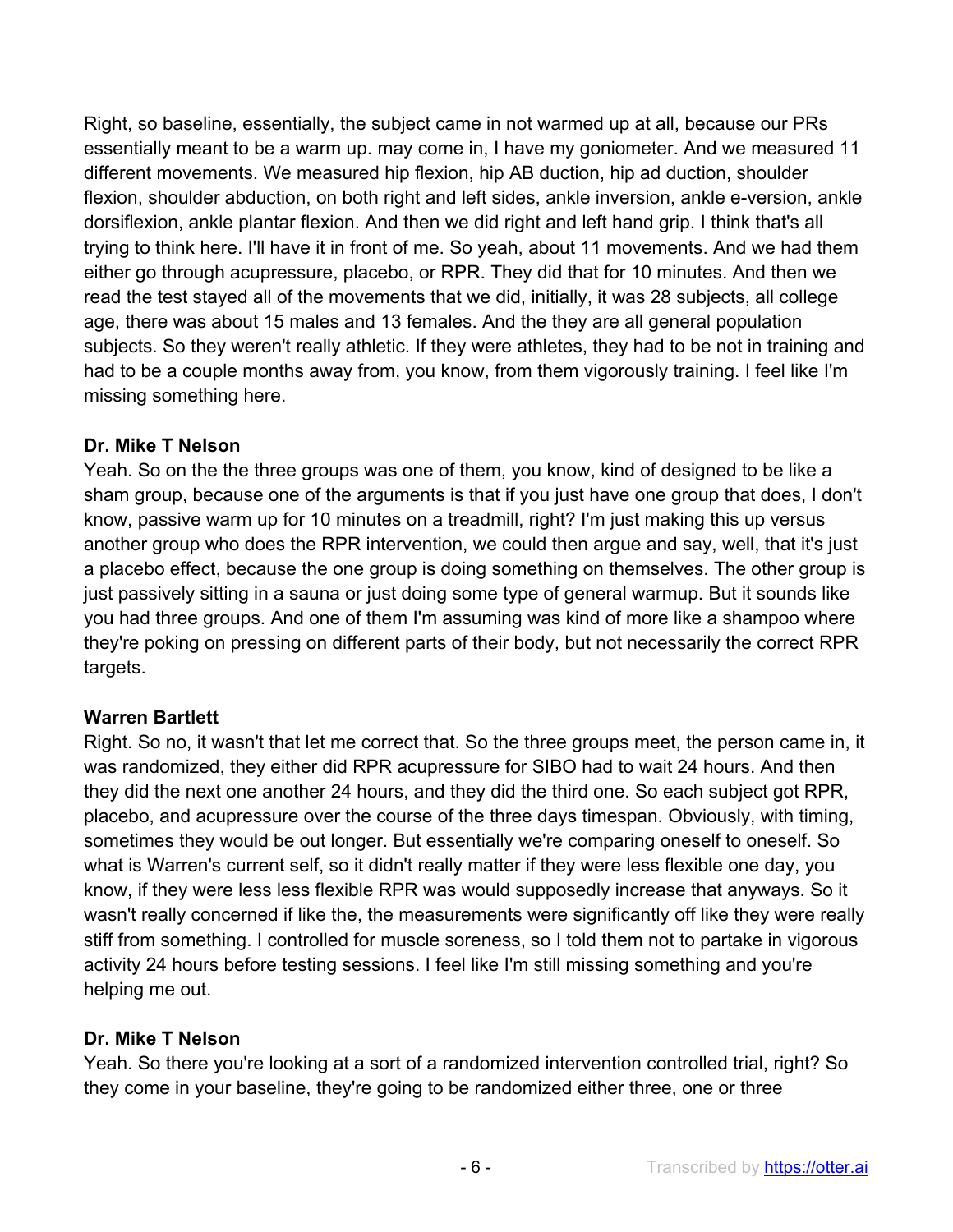conditions. And then you're going to look at the pre versus post per session. And then they'll go away, they'll come back they'll get the other condition they'll go away come back and get the third condition. So you're looking at each person in comparison to the three different interventions you had Correct? Correct. And on the acupressure, what did that look like? Are they like what was the difference between the acupressure and the placebo?

#### **Warren Bartlett**

Right. So, based on current literature, I saw what I expected to see whereas the acupressure which was at the year, so there was two pressure points at both years. So two and a half minutes on for total your pressure points. They showed significant increases in shoulder abduction and shoulder flexion. And that's what the the current literature has shown in In elderly populations that it did increase shoulder shoulder mobility is by about 10 degrees on average. With with with means.

So that was very cool seeing that RPR showed increases over placebo and acupressure on hip extension. shoulder flexion and abduction were not significantly increased over over acupressure but over placebo. So clearly because acupressure increased shoulder mobility RPR didn't, wasn't significant over that, but it was significant over placebo handgrip was significantly affected on the right side with RPR. So I saw differences on RPR only worked on one side and the thing ugly over the other. So that could be potential. I have no idea. But it could be potential future research topics down the road.

### **Dr. Mike T Nelson**

Do you know if they were right hand or left hand dominant? Did you have any left handed people in the study? And just out of curiosity?

### **Warren Bartlett**

I've gotten that question a lot. And I have not. I did not record that. I could always go back through and pull the subjects because have all their contact information.

### **Dr. Mike T Nelson**

Yeah, you can look at baseline strength right versus left to and see if it's always increasing in the hand the comparison wise a stronger which you could infer might be their dominant hand potentially to

#### **Warren Bartlett**

Yeah, shoulder only thing here, hip flexion denied increase hip A B duction. Increased with RPR. Hip ad duction do not increase dorsi flexion increased significantly with RPR. Plantar flexion not really no really changes there. And ankle inversion and E version. No real changes there. So really, the main factors that RPR affected was hip extension, shoulder mobility and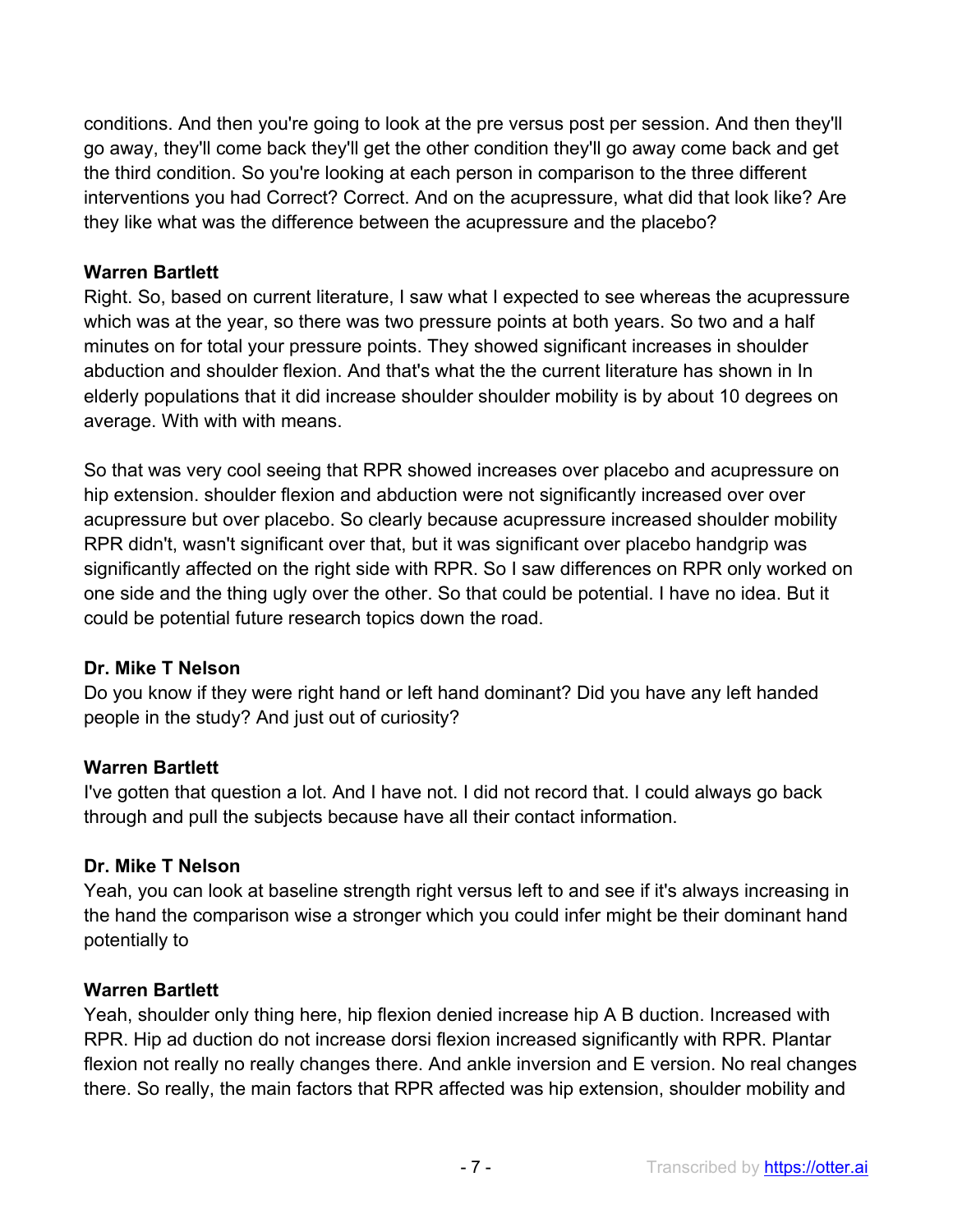hand grip from essentially what I found. With both sides, the dorsi flexion in the hip. A B duction. Those rolling on one side in the hangar was on one side.

## **Dr. Mike T Nelson**

Why do you think there's kind of a one sided difference? Is that a curiosity especially in sounds like it showed up in other lower body also?

# **Warren Bartlett**

It could potentially be we're just dealing with such a small degree of motion. I'm not sure really could be they needed to do the resets more. So no, I got 10 minutes to do RPR. Okay, in future research, I'd like to see the maybe do repeated RPR, which I've seen an occurrence day that just came out. But they do RPR and then retest retest, they do it again, to three tests. Now they said in the conference RPR is like brushing your teeth, the more you do it, the better you get at it, which makes sense to me, you're going to be able to apply pressure better through through those pressure points. I think that could potentially help. So, you know, I have to assume as a researcher, they were they were doing it correctly. And they were doing it correctly because I was instructed on that. But I think if they practiced at it, they'd get better at applying pressure, they would become more familiar with the exact points where I want them to be. So I think that could potentially change the right and left side discrepancy that I found.

### **Dr. Mike T Nelson**

And so were you the one that was giving them instruction on how to do that for all the subjects then so it was the same person giving instruction?

# **Warren Bartlett**

Yep. So I did all the research, I did all the instruction and measurements. So that since I did all the measurements that kind of reduces that. Inter rater variability of measuring for the goniometer for RPR, I had a script. So everyone was getting the same cues and same message on how to do it was all time so each placebo at 10 minutes. Acupressure got 10 minutes and RPR got 10 minutes. And I made sure to instruct belly breathing with RPR which I found I think a lot of the current studies that have come out on RPR that did not show a significant difference. I don't think they were doing correctly because they didn't instruct belly breathing, which they are huge on at the RPR conferences that you need the belly breathe to really make These resets work from what I've seen. And when I found, maybe the subject struggled to belly breathe, because I just could not get them the belly breathe. The RPR didn't really work on from what I saw in my study,

# **Dr. Mike T Nelson**

when they kind of, I guess anecdotally matches kind of what I do. So I do a little bit more of the be activated model. So I'll work on people here in Minnesota. And then I'll do all that baseline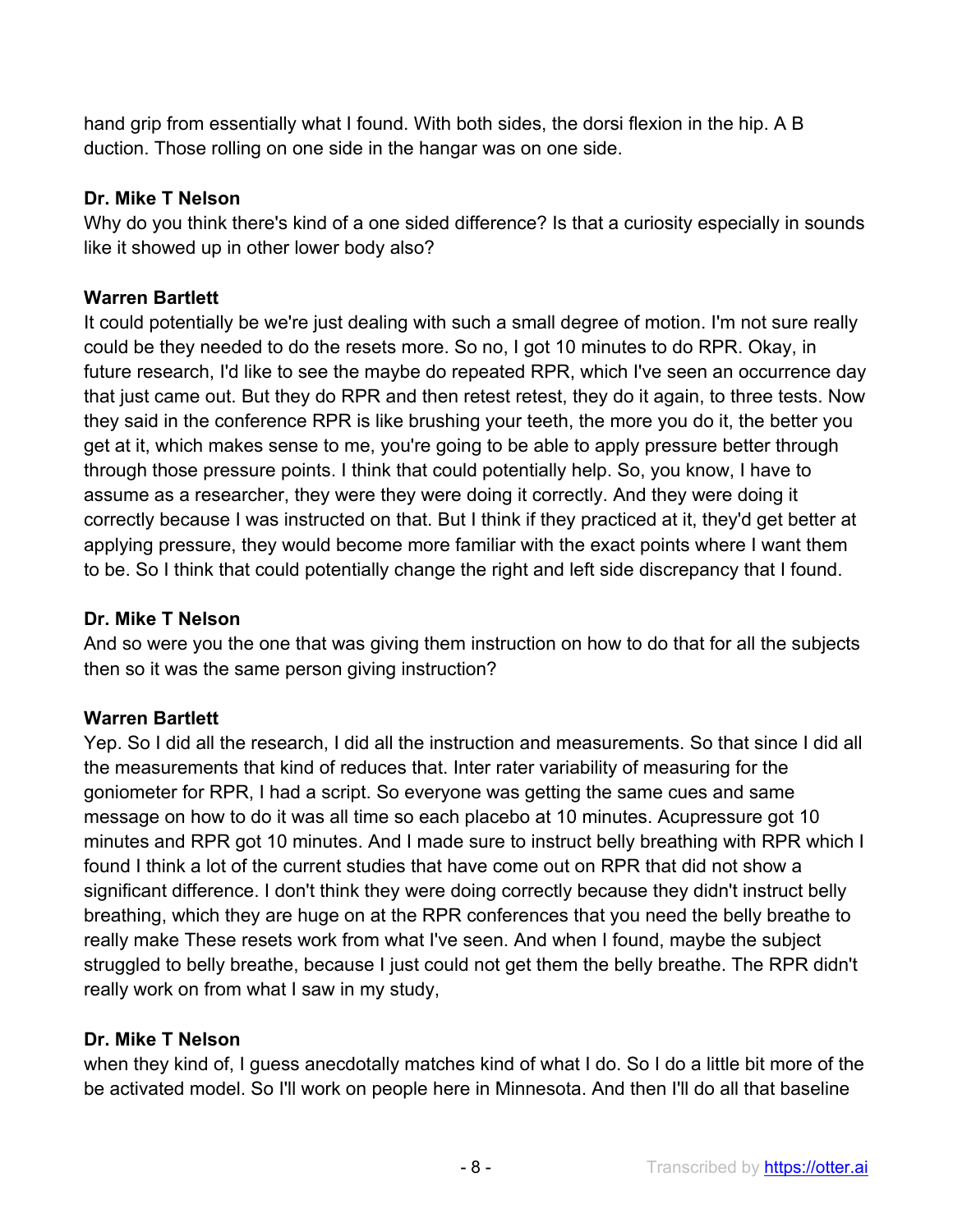measurements pre. And usually what I've noticed over time, rather than doing this now, six years now, once I can kind of see their breathing be pretty good, right? So I tell people, like imagine your ribcage is like a balloon inflating 360 degrees, right.

So once I get that full motion, especially up near the top, the ribs are not just on a hinge flopping up and down, that everything else tends to go pretty fast from there. And it seems like they get anecdotally a better result. And that those results tend to hold longer. Or, you know, again, it's comparison to when I started off earlier on, which probably didn't have as much skill. I didn't spend as much time doing breathing stuff that I've just noticed that everything seems to get better once that is better movement. But, you know, again, I have the luxury of most of the sessions I do are sometimes an hour and a half to two hours, you know, so I have the luxury of time and doing something kind of different per each individual that's in front of me too.

### **Warren Bartlett**

For sure, yeah, that makes sense.

### **Dr. Mike T Nelson**

Cool. Would you recommend RPR to other people? Or what was kind of your takeaway from this?

### **Warren Bartlett**

Yeah. So I think the big thing with RPR is allowing people to see what it does. Because once you start having someone karate chop their thighs, they really start to question what they're really doing. So with RPR, they do those buying tests, and really allows you to see what it does. Now I saw how it worked on my ankle. But yeah, I would suggest it to pretty much anyone it's really easy to do, it only takes about five minutes to do. I only do it before I work out. RPR suggests you do it when you wake up, before you work out after you work out. And before you go to bed, I don't really have trouble sleeping, they claim that it improves your sleep.

So I don't really necessarily do it before I go to bed. But I do always find when I do the behind the head, occipital reset, I tend to salivate which would suggest to me, I'm shifting into a parasympathetic state as they suggest. But I think for my more academic folks, showing them the research that is currently coming out that this could have an effect on performance would be huge, because now we're we're speaking their language. A lot of people are against our PR because they don't see the research. They think it's a see the buy in tests in the test, retest the arm, they they're very skeptical, which I understand. You know, there's, but if you wait for the research, you're going to be going to be late.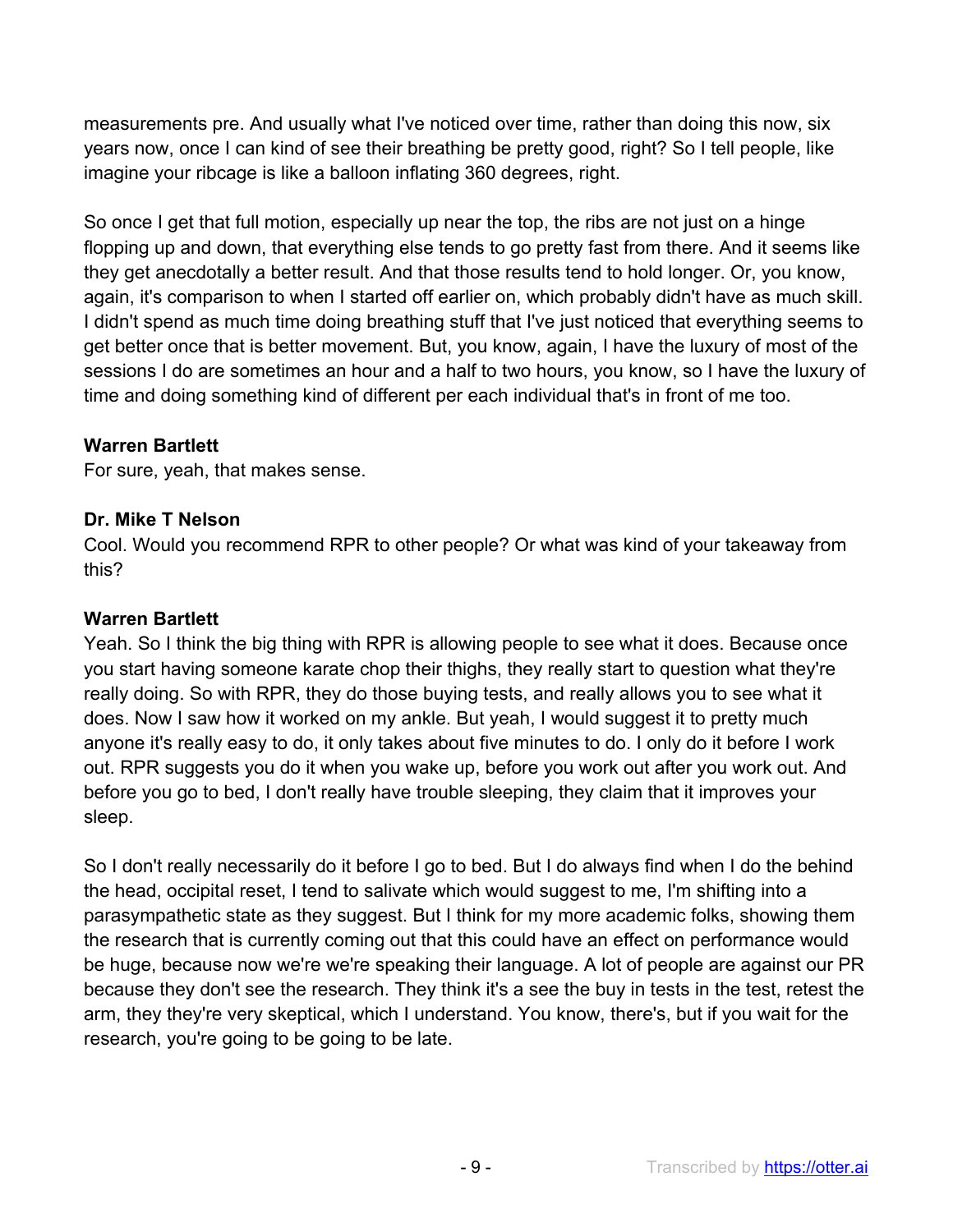You know, this is a pretty new topic in the strength and conditioning world. So if you're going to wait for, you know, 1020 years of research to come out to really back RPR you're going to be late to the ball. And so that that'd be my suggestion is try it out a lot. I think a lot of the skeptics that I've met have never actually tried our PR, which I find interesting because it's so easy to do. But yes, I would suggest this to pretty much anyone it's really easy.

#### **Dr. Mike T Nelson**

I mean, the first time I saw it, my reaction was this makes no sense whatsoever. This is like probably one of the dumbest things I've ever seen in my life. Like there's no way that this is going to do anything. If it hadn't been you know, Kyle recommended it to me, I'd probably be like, I don't know. But what I noticed even just after the first two days, it made like a huge difference, especially the visual reset of the dog did on me made a huge difference in terms of my ability to catch eye coordination, that kind of stuff was a lot better. And then I actually the first 30 People I used it with I tried to get as many people in that group. So I just said okay, I'm going to do 30 sessions for free.

And after that, I I spent like 15 minutes calling around at that time to Like, who would I could find was like the most expensive soft tissue person in Minnesota. Some guy was doing I think it was like 150 A session. I'm not sure how long the sessions were. So I'm like, okay, great. So I'm going to charge \$200 a session then the time. And so the first 30 people, I just kind of gave them a number. I said, Okay, you know, once it hits 30, then it's gonna be this, this amount of money. And I tried to get people who had kind of sort of a no SIBO bias, who are like, nah, this isn't going to work. I've tried everything, like, great, come on in. Because I'm like, if it happens to work on those people, there's probably something going on.

Right. So there's probably at least, some physiologic mechanism at work if it's working in the face of a no SIBO effect. And, you know, most of the people saw it pretty good results, like increase performance on a manual muscle test, which again, has its pros and cons. But at the time, I don't. So far, I haven't found anyone who's going to wheel \$60,000 biotechs into my living room where I can do isokinetic testing or anything more on it. Yeah, and I've generally found that it's been, you know, out of all the modalities I've done, I found that it's been extremely effective. Now, again, you could say, Yeah, even kind of biasing people in in one direction, and I'm only working with a sub select of certain people want to get better, which is probably true, but, you know, models, people, I've tried a whole bunch of other stuff, too, that also didn't seem to work.

### **Warren Bartlett**

For sure. Yeah, I think that's a really good idea with bringing in unbiased subjects. That's something I did in my study, I made sure that no one had done RPR before, because I had a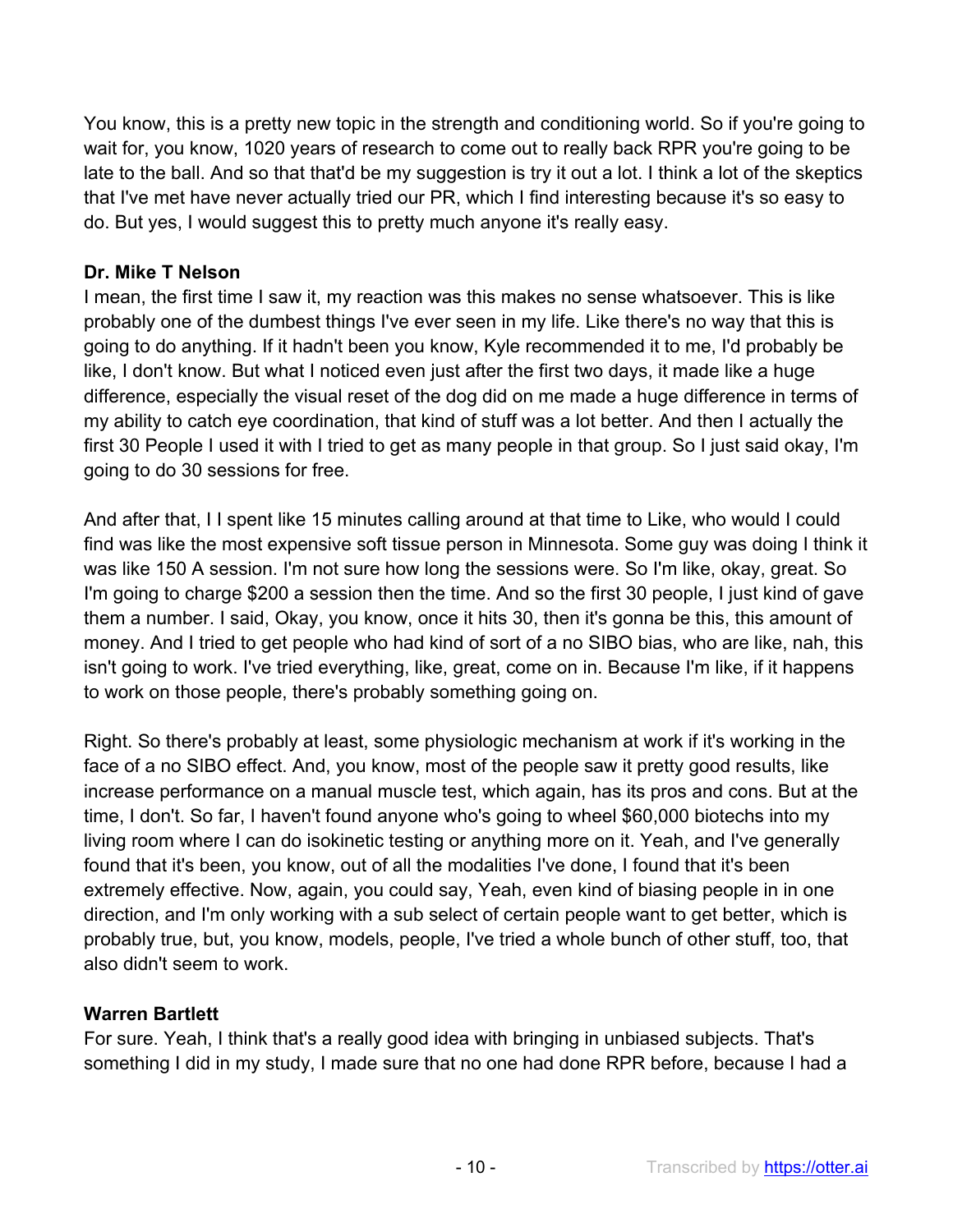couple friends that I've shown them that and I'm like, Ah, sorry, you can't be in a study. You've seen it before. So I think that's an important point to make.

#### **Dr. Mike T Nelson**

Is there any negative effects from it?

#### **Warren Bartlett**

I know Cal has talked about some of the parasympathetic effects of feeling really sluggish, like he shifts people so far, parasympathetic Lee, that they're really sluggish and really sleepy. I don't know if that would happen with RPR. But if you're someone that might be a high responder, maybe you'll feel like the first time you do it, you might feel some really different sensations. Like for me, I salivate. And it's really, really odd. That that's what I feel when I do RPR may say your vision might change a little bit. So lights might be a little brighter, maybe to some people that could be concerning, and I think they have like a health issue or something like that. But I think that just shows that that kind of gives you buying that maybe this is working and it's affecting your nervous system in some form or fashion.

#### **Dr. Mike T Nelson**

Were you able to measure like heart rate or heart rate variability or any other measurements like non-invasive measurements?

#### **Warren Bartlett**

I did not. This given the timeframe I had, sir, the goniometer II took long enough, you know, 28 times three, that's almost 9090 sessions of about an hour. So I was just literally living in the lab measuring goniometric I got really good at goniometer. Three, well, that's good. But my biggest concern was being reliable, making sure I put the goniometer at the same spot every time. And if you look at my Acebo numbers, it's nice because the numbers are similar, which is showing my reliability to measure goniometer free and there wasn't any major variability with placebo, at least, which I was happy with.

#### **Dr. Mike T Nelson**

That the subjects report that it was painful at all when they were doing it.

#### **Warren Bartlett**

So the acupressure point at the year, their hand would get tired, which is probably why they're there. I think their hand grip went down on one side, but not on the right. So again, that discrepancy between right and left again with acupressure. The same thing here, the placebo was at the VMO. So again, their hand was getting tired. So the placebo hand grip was lower. Probably because their hands were getting tired pressing so hard. And so they're like, I didn't tell them the press start I just said apply moderate to heavy pressure. So you know not trying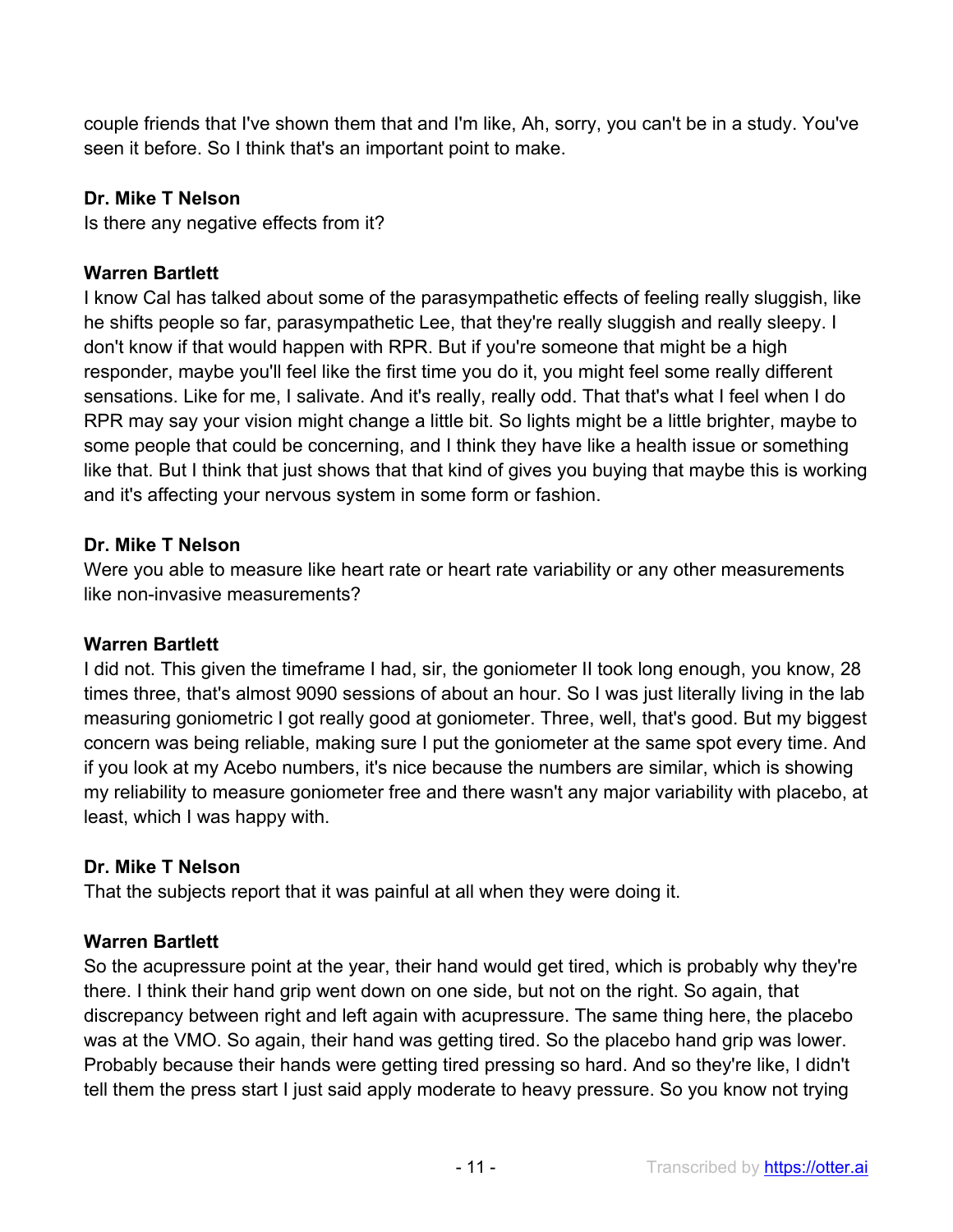to push so hard. You can't do their hand but you hold your hand someplace for five minutes. It's gonna get a little tired.

#### **Dr. Mike T Nelson**

And so it was five minutes of precedent the VMO as the placebo, is that correct?

#### **Warren Bartlett**

Yes, that was the SIBO, which I got from current literature from acupressure. That was the SIBO. Yeah.

### **Dr. Mike T Nelson**

Got it. Whenever we're doing the RPR, I've noticed that other people have reported certain areas can be painful. Was that something you just kind of would coach them through? Or how did you kind of handle that? I guess?

#### **Warren Bartlett**

Yeah, I mean, especially for the so as reset, I would just ask them and be like, do you feel a hotspot? Because they usually will tell me if they're in the right spot of the psoas. And they're usually like, Yes, I feel, you know, some, there's some tenderness there. So especially at that, so as reset, which is an inch to the right and down from the belly button on each side. That was really the biggest one that I found across the board. People have that. That tenderness at the right at that stomach.

### **Dr. Mike T Nelson**

Cool. Yeah. And I mean, certainly, I've noticed that with some people, they can become like almost overly parasympathetic, right. So if I have someone who's a higher level athlete, ideally, I wouldn't do it right before a big game or anything they have. Because one, you don't want to really change their nervous system. If you're doing that, too. Usually, I find if their breathing patterns were really kind of stuck, like the ribcage mechanics were not very good. Usually, we get those moving a lot better.

They do tend to down regulate pretty hard, parasympathetic really, I've seen some pretty big changes in resting heart rate, heart rate variability the next day, and probably not the best thing to do before they had a big event, especially a speed and power type event. But, you know, most of them have reported that their sleep was a lot better that night. I mean, I've had a couple shift workers now who I mean, the maximum they could sleep would be seven half hours, even if they had a string a couple of days off. They've texted me the next day that they slept, you know, 10 to 11 hours for like the first time since I can remember.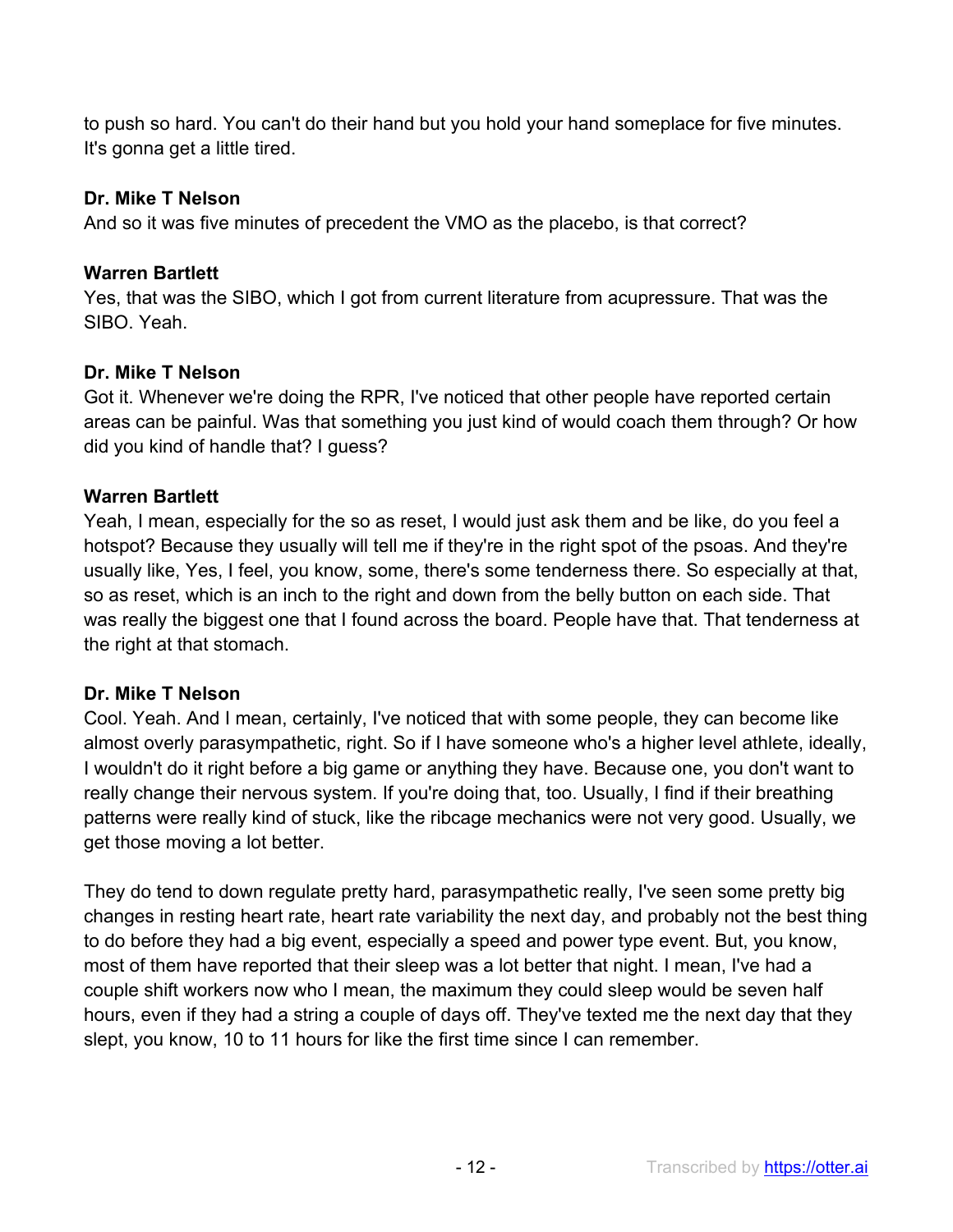And so pretty crazy stuff like that. It can be quite painful, though, especially if, in the case of RPR, where you're working on areas of tissue that can be kind of stuck. But I think that's probably at least, what I've seen is probably the biggest negative is because a lot of the points are on areas that are pretty sensitive, right, you're looking at insertion of the ribs and the sternum area, you know, behind the head, potentially the jaw. So that, I guess you could say is a negative some people are into that, I guess, but you're gonna have some point, tenderness and soreness the next day too, which feels kind of weird, it feels like that, like muscle soreness, that kind of concentrated into small areas. So I often joke that I just did a session on someone a couple of days ago that she's like, Yeah, I feel a lot better. But I'm still kind of sore in places. I'm like, yeah, it might might feel like a giant put you in a sleeping bag and kind of beat you around the tree a little bit. The next day, you can have this kind of weird kind of point, tenderness soreness to

### **Warren Bartlett**

for sure. I guess kind of similar to that. The probably the largest limitation of my study was my subjects for general population. So some, the women were, you know, larger women. So doing the shoulder reset around the pectoral muscle, it's really, it was really tough of a challenge to get them kind of pass that up into that breast tissue. There's only so much I can really do as you know, with the research scope that I had. So maybe that could the shoulder reset for the women wasn't up to, you know, the the integrity that it should have been? You know, I put that in my manuscript that that's a potential challenge for our PR is how do we get the women do the shoulder reset? That's kind of a tough one I found. So I just do my best there. But you can do the stroking the side. That's part of the shoulder reset, so I kind of made up for it there I suppose.

### **Dr. Mike T Nelson**

Did you have mostly females or males? Or was it split?

### **Warren Bartlett**

Yeah, it was split right down the middle. It was 15 females 13 males, if I remember correctly,

#### **Dr. Mike T Nelson**

okay. Was there enough statistical power to see if there's any difference per gender? Or I'm guessing it might be kind of underpowered to look at that, especially with the way the study was set up?

#### **Warren Bartlett**

Right per gender, probably underpowered. But I was really happy with the 28 subjects that I got, which definitely lend it enough. US statistical power. So yeah, I guess per gender?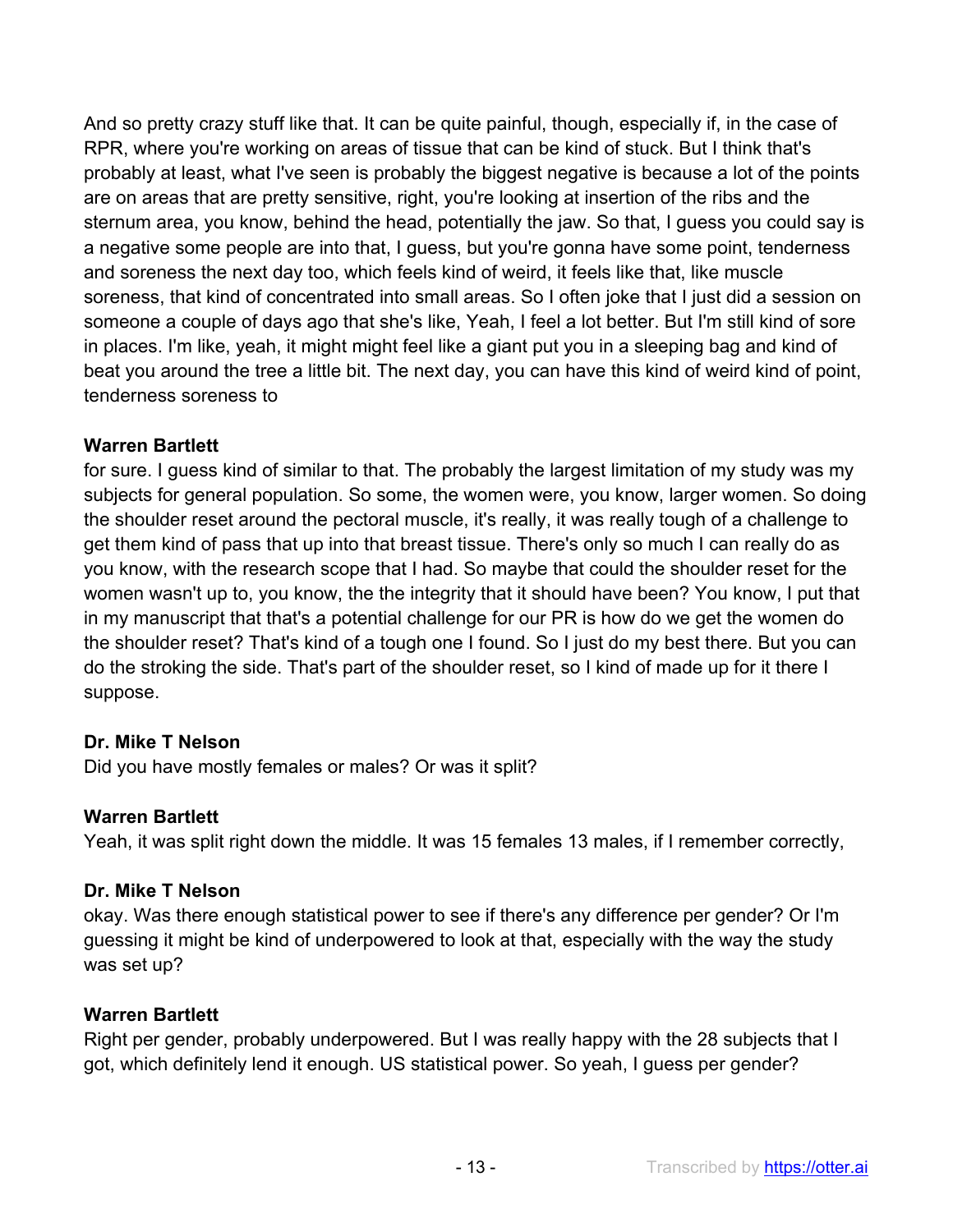Probably not. I would love to do a sex difference study between men and women. Be, that'd be a cool thing to do. But, again, you need a lot of subjects for that.

## **Dr. Mike T Nelson**

Yeah. And anecdotally, what was the report back from the subjects that people sound like they were excited about doing it and wanting to continue doing it? Or what was just sort of the general feedback? Since you're obviously there for all of it?

# **Warren Bartlett**

Yeah, so a good amount of the subjects. You want me to teach them a little more on RPR? They will all want to know the results of the study. The biggest thing was, there was like four or five subjects that instantly knew they got better after doing the RPR. They didn't know it was a single blind study. So they didn't know what they got. But you know, I had one kid, he only had about two degrees of shoulder extension. Oh, wow. And then he Yeah, so he was pretty locked up from from football. And then he did a RPR. And he had, like, 2030 degrees, and he was like, Oh, my God, what does happen? So that was a really cool thing to see. And, you know, he wants to know more about RPR after the study was done, is he definitely felt it.

# **Dr. Mike T Nelson**

Any thoughts about what are the one of the questions we get all the time is like, well, how? How does RPR work? Right? So if we look at your study, and we say that, okay, it appears to be, you know, increasing range of motion and that, you know, study group of those, you know, confinements, like what is kind of the mechanism of how it's doing that?

# **Warren Bartlett**

Sure, I kind of rely on the, this paper I pulled up from 2004. By caso, it was the evaluation of champion reflexes. Champion reflexes are kind of what RPR has come from. So, given the name of Chapman and Goodheart, essentially looked at these pressure points and speculated on you know, what is happening, and they call them neuro lymphatic resets. So, the idea is that, then the neurological system and the lymphatic system are interlinked. And if we are applying pressure to our body, we're applying pressure to these lymph nodes and lymph vessels, and that's removing some congestion and allowing the nervous system to function properly, or in a better state.

From this case, though, journal that I kind of relied heavily on in my paper, they suggest that there's an increase in muscle spindles. So if we increase the, the muscle spindle activation, this would increase muscular tone, which would make sense for hip extension because you're required to really, it's not a hip extension on the table when you're lying flat isn't really a measure of flexibility. In my mind, it's more of a measure of how well can I contract my glutes and hamstrings without raising my hip off the table. I guess it is kind of flexibility. But if you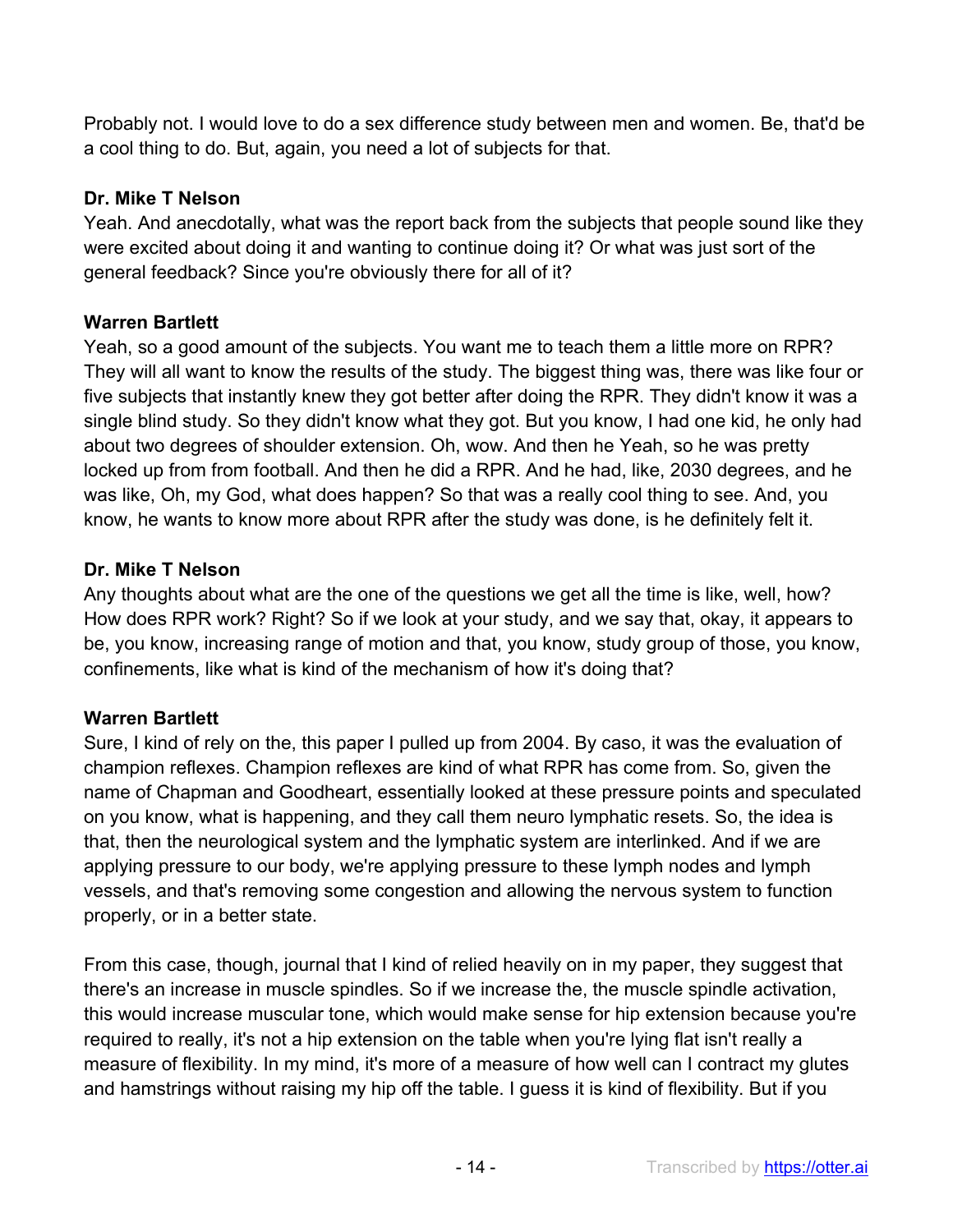have better muscular tone, and better muscular activation, I can now raise my thigh higher off the table than I could prior. And these are general population subjects, but some of them don't have much gluteus maximus and hamstring strength anyways. So that would make sense in my mind, how they were able to significantly increase hip extension based on the muscle spindle theory.

### **Dr. Mike T Nelson**

And on that test was an active test or was it a passive test.

#### **Warren Bartlett**

So that was the active one, they were laying on the table and they had to raise their leg off the table. I really wanted to make the tests similar to what they show in RPR. Sir, that the shoulder flexion is a big one in the hip extension is a big one. Those are really my two biggest variables that I want to show I did them all just for continuity. But those were the big ones. And that you know, I think it's both it's both flexibility and muscular activation.

#### **Dr. Mike T Nelson**

Yeah, and that always makes sense to my mind I'm I'm not a big fan of static stretching and I've written a bunch about it. I just one if you're doing the old school, sit and reach hamstring test. There's a couple of studies showing that one, we don't even know what you're stretching Right, are you putting on the muscle fiber? Are you pulling on the contractional elements inside like Titan? Are you pulling on the fascial? System? Are you pulling on the vessels, you're probably doing all of it.

And then some of the newer studies, not even new so much anymore. So that your feedback loop to the brain actually gets altered, right? So if you think about the old school sitting reach, okay, sit and reach, and then see how far you can get towards your toes and you go into you feel a significant stretch, or a stretch, that's an eight out of a one to 10 scale, or however they equate it. They have you hold a static stretch, say, for five rounds at 60 seconds each, or whatever you're doing. And then when they measure you again, they're like, oh, wow, you got like a whole more, you got like another inch. But what they've shown in the studies is that your feedback from your nervous system is actually kind of my words is just getting dumber, right, you can get in pushed a little harder before you get the same level of feedback. So yes, you do see a slight range of motion increase.

But to me, I think you're adding an error into the loop of that. Right? So if my shoulder is going back in a weird position where I'm getting close to my end range, I would want more information about where it is in space, not less. So I don't think all the time, we have to kind of look at some of the studies to see, you know, what did they do? Is it better, right? Also, static stretching, if you didn't prolong stretching will decrease acutely speed and power from stuff in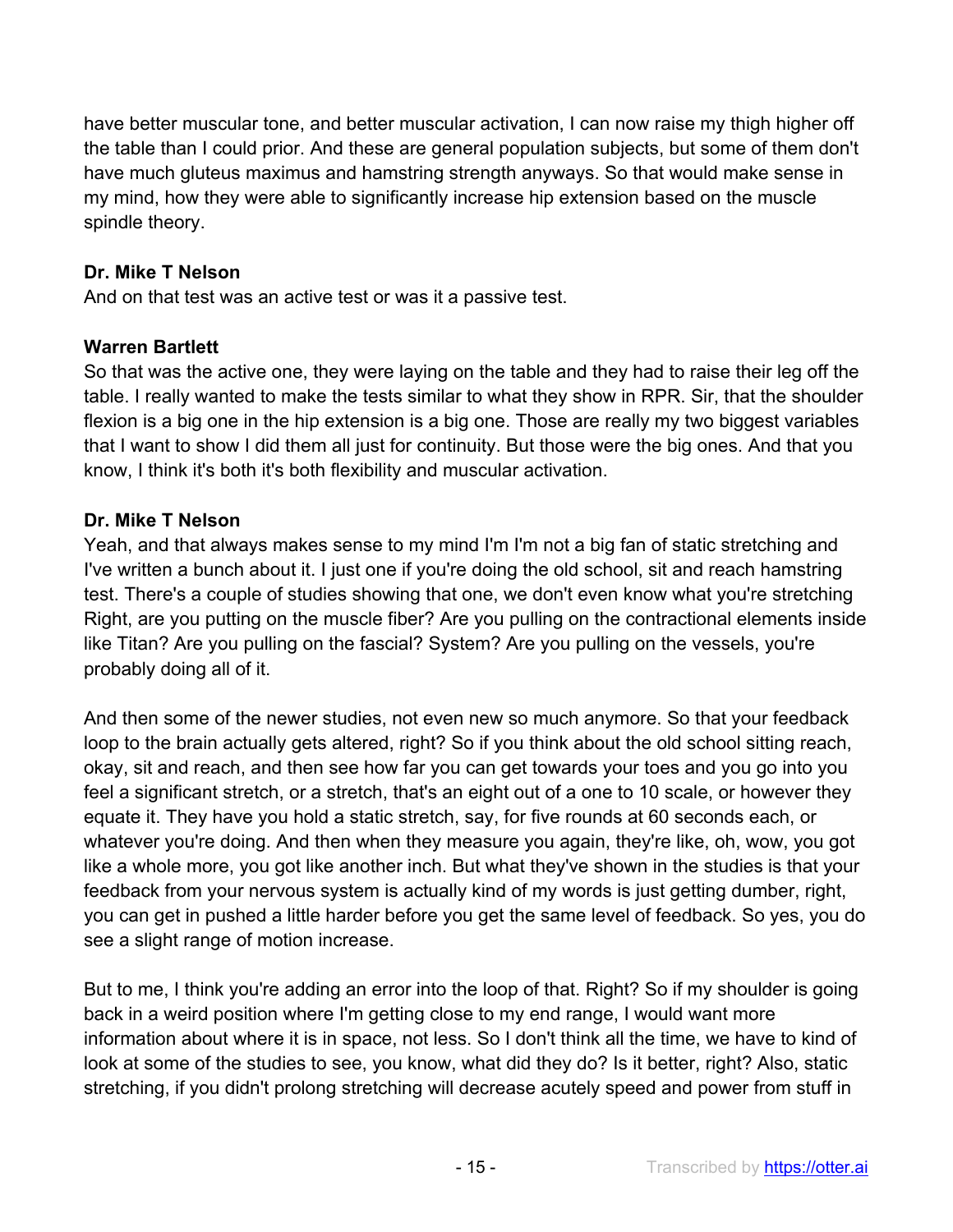that area? And just, even just the old school anecdotally, like I don't, I can rarely think of any clients that I'm just like, yeah, just go static stretch, and it's solved anything. Right? Sometimes you get lucky if they're like super type A, and you can't get them to wind down and yeah, you know, some static stretching after lifting or whatever might be helpful. But was it static stretching? Was it just the change in their parasympathetic tone or whatever? I don't know what your thoughts are on static stretching?

#### **Warren Bartlett**

Yeah, I mean, I'm a distance runner. So you know, I, I'm well versed on the research on how that could be detrimental. I like my hamstrings tight. You know, I like that elastic energy, that free elastic energy I'm getting from tight hamstrings. But I guess kind of similar to that was the test, retest? One of my colleagues brought it up is, especially with RPR, you put your arm out to the side, that you test the strength? And then the retest, you know, did you did you get stronger? Or did you anticipate that there was another test coming? So that was something I wanted to weave in the study I did was making sure. You know, I had the test retest, but I had the placebo. So okay, RPR works. But we got a placebo. Um, so I guess, kind of similar to maybe like stretching, ideas that the test retest? You know, not anticipating that what's coming, is going to affect the result. So did this person just simply reach back and get more shoulder flexion? Or did they actually increase shoulder flexion? That was the biggest concern of my study, I'd say.

#### **Dr. Mike T Nelson**

What did you What would you conclude based on that? And based on the work you did?

### **Warren Bartlett**

Um, yeah, I would say that I was consistent in my measuring. And I made sure that people weren't compensating, especially with the shoulder flexion one, so they're on their back, they could easily just arch their back and gain more shoulder flexion. But I made sure to be consistent in how people could skew the result. And yeah, I would say RPR works for shoulder flexion and hip extension. For sure, in this in this setting. What I would like to do next is is RPR better than a dynamic warmup. So we do RPR with a dynamic warmup, dynamic warmup group, and then and then just an RPR groups would be three groups. So to get all right, we have some evidence that RPR could increase flexibility. Is it better than a warm up? Is it better with a warm up? Because that was my colleagues. Next question. Was what's better? You know, should I? Is it better than warmup? Should I just spend my time doing a dynamic warmup or should I spend my time doing this? I think that's the next question. That's got to be answered here.

#### **Dr. Mike T Nelson**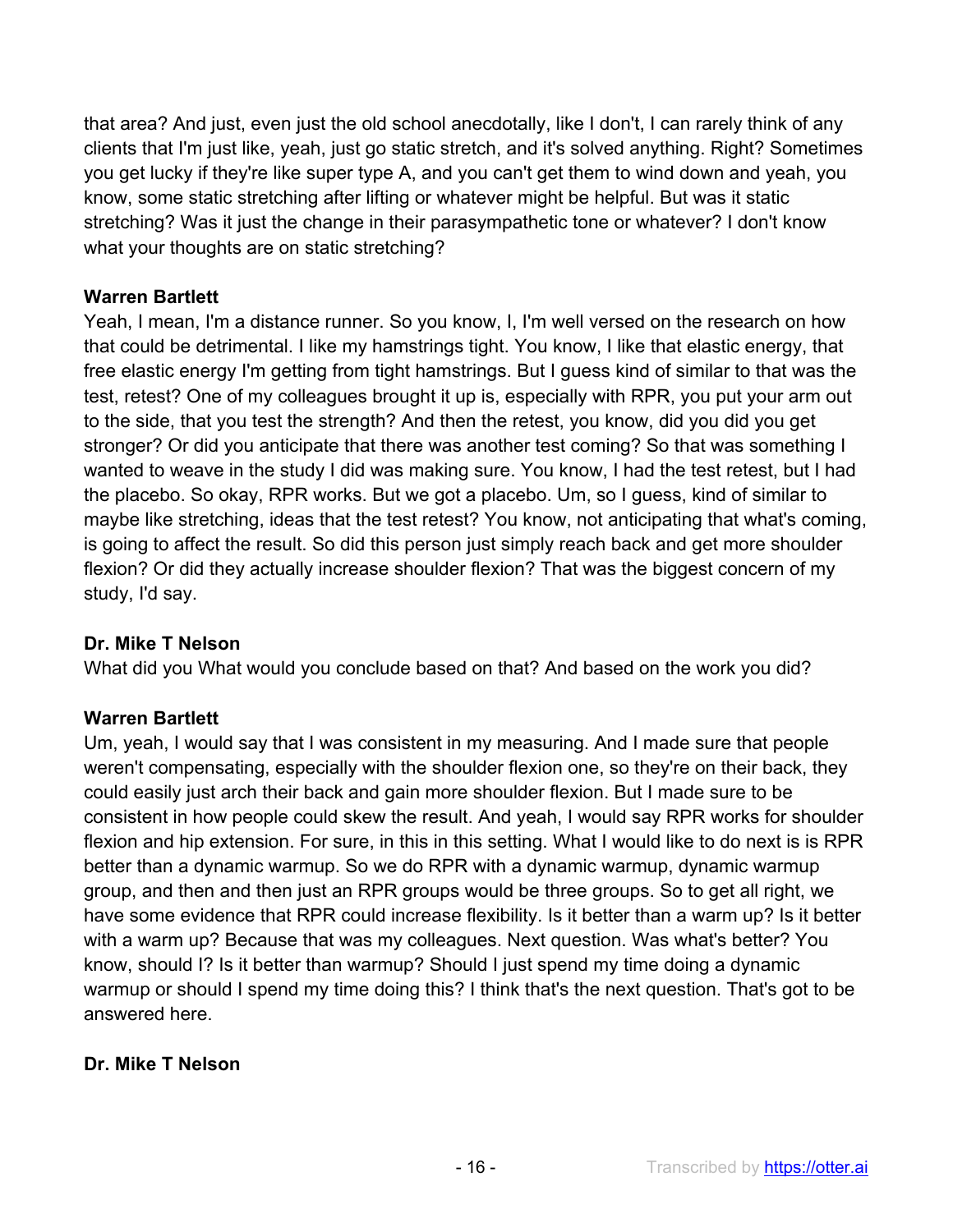And what would the kind of output measurement of that be would you have them do some type of performance test or range of motion? Or how would you kind of quantify what would be better?

#### **Warren Bartlett**

I think a mix of both would be nice. So have some goniometer goniometer measures, what would I wouldn't need 12 or 11, like I had before, but maybe two flexibility measures. And then two performance variables either a one rep max on the or five rep, one rep or five rep on the, on a machine, or some kind of squat press, and then some kind of bench press or bench machine. So we get some lower body and upper body with flexibility. That'd be, that'd be really nice to show that it is their strength gains and strength. Because if I can show that RPR increases hand grip strength. Well, handgrip strength can correlate to upper body strength. No, no, that makes sense to me that I could potentially grab of maybe a larger dumbbell and now I can, my hanger is not limiting me and I can row a heavier dumbbell. Or I can row heavier on a machine or, or press heavier.

#### **Dr. Mike T Nelson**

That's how I see it. Yeah, and if anyone has tried the inverse, right, take like a pair of fat grips or use like a two inch smooth axle bar to do deadlifts. And you'll fast realize that once your brain realizes you can't hold on to it, like it's the weirdest sensation that you can't really move. It's just because like you don't see people's hips come up early on see anything they just looked like they got zapped by lightning bolt and they got frozen in place. So I always thought that was just kind of fascinating and and everyone's had the inverse experience to where they maybe they're just doing deadlifts on a normal bar, you know, their warm ups, they're like, oh, wow, that was pretty fast. And it just feels like you're more connected to the implement almost always seems to translate into better performance for most people.

### **Warren Bartlett**

Yeah, and grip is definitely a limiter. In a lot of weight room activities, especially with women. So that would be huge that if we could increase anchor at four or five pounds a year we can we can grow five pounds heavier, your hand grips not going to limit you.

### **Dr. Mike T Nelson**

Cool. So are you able to do the next study? Are you just kind of graduating and moving on? Or what's next for you?

#### **Warren Bartlett**

Yeah, so I got one more year in the graduate program. So it would be a thesis. So the initial study I did was for the research class, this next would be the dynamic warm up versus RPR.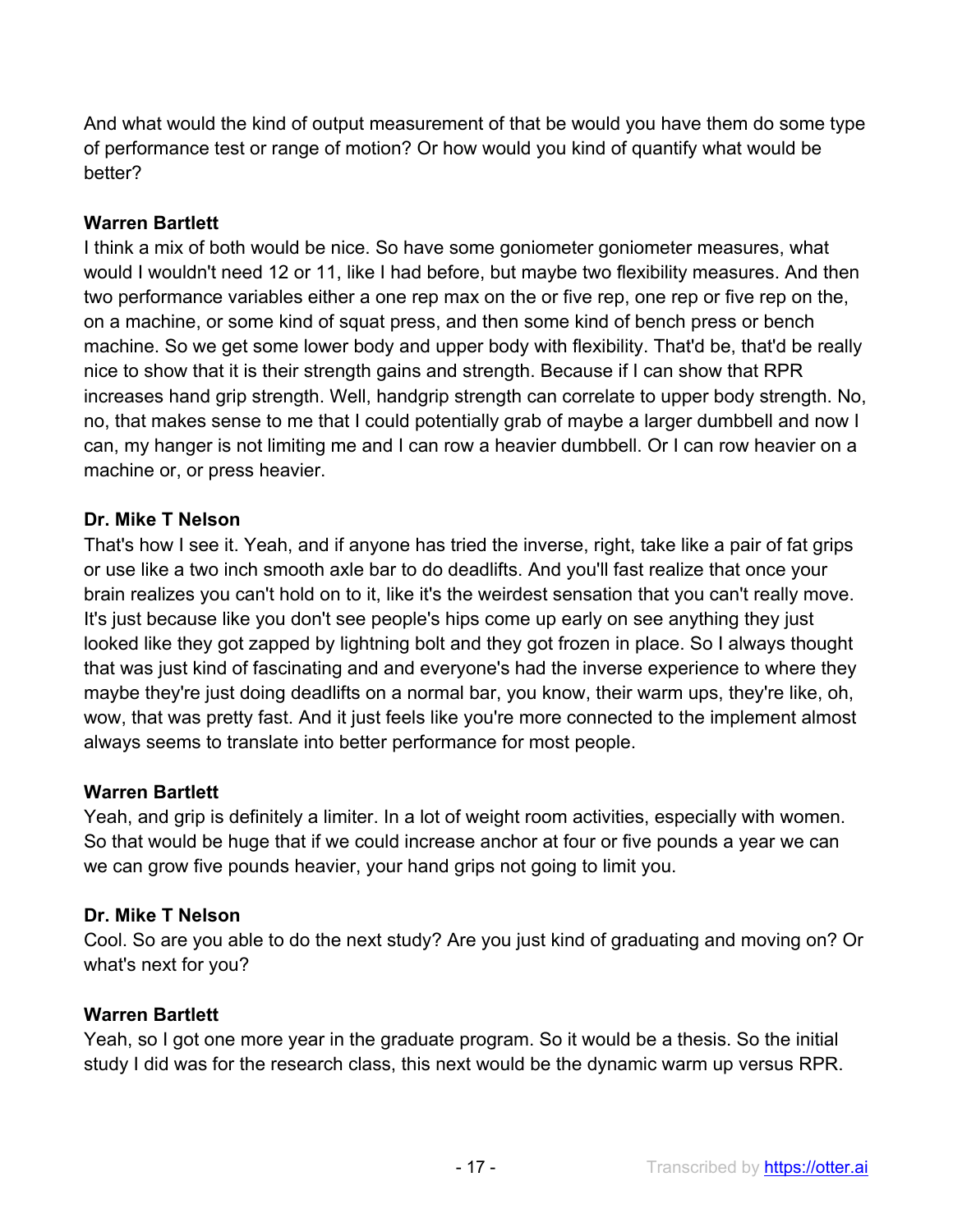That would be a thesis with a lot of subjects, and a lot of time in the weight room in the research lab. So I'm looking forward to putting it together.

## **Dr. Mike T Nelson**

Very cool. And this current study is under review. Are you in the process of it's been submitted or kind of where's it at in the process?

# **Warren Bartlett**

So what I plan to do is present this in the fall at ACSM. At the ACSM conference in New England. And right after I present it, I will submit it and to get published to either the journal I have here, probably the Strength Conditioning Journal. Okay, just Yeah. Yeah. So because you can't present published papers at ACSM, I suppose. And I'd really like to present this in front of a large group that has no idea what RPR is, and would be very skeptical about it.

### **Dr. Mike T Nelson**

Cool. Awesome. So what are your plans once you once you graduate?

# **Warren Bartlett**

Yeah, so I have, like two different roads that go with this. Road. Number one would be cardiac rehab. Getting in the clinical setting of exercise physiology, are looking for, you know, coaching opportunities in either the weight room or at the collegiate level for track. I think that'd be two different roads, I can go. I'm still kind of figuring it out. But I think it's going to depend on the opportunities that arise for me.

### **Dr. Mike T Nelson**

Awesome. And then do you still do RPR on yourself today? What have you kind of noticed in your own and have one experience with it?

### **Warren Bartlett**

Yeah, so I still do RPR just before I workout. I find that sufficient for me. And I know everyone's a little different. So I do it before I workout. I still salivate every time I hit the occipital and so as. So there's something about that, you know, everyone's a little bit different. And, yeah, I'll still feel my Achilles every now and then. And that's what I know. All right, Tom. Do the calf reset. And once I do that calf reset. It clears it up, right way, it's just incredible to me. But then I've had someone ask me, Is it really Achilles tendonitis?

Or is it kind of your mind playing tricks on you? And it kinda like trying to like cashed out maybe. But then I remember I remember back to how my original Achilles tendonitis felt. And if felt feels exactly like it does when I feel my Achilles from all the mileage I do and hard running.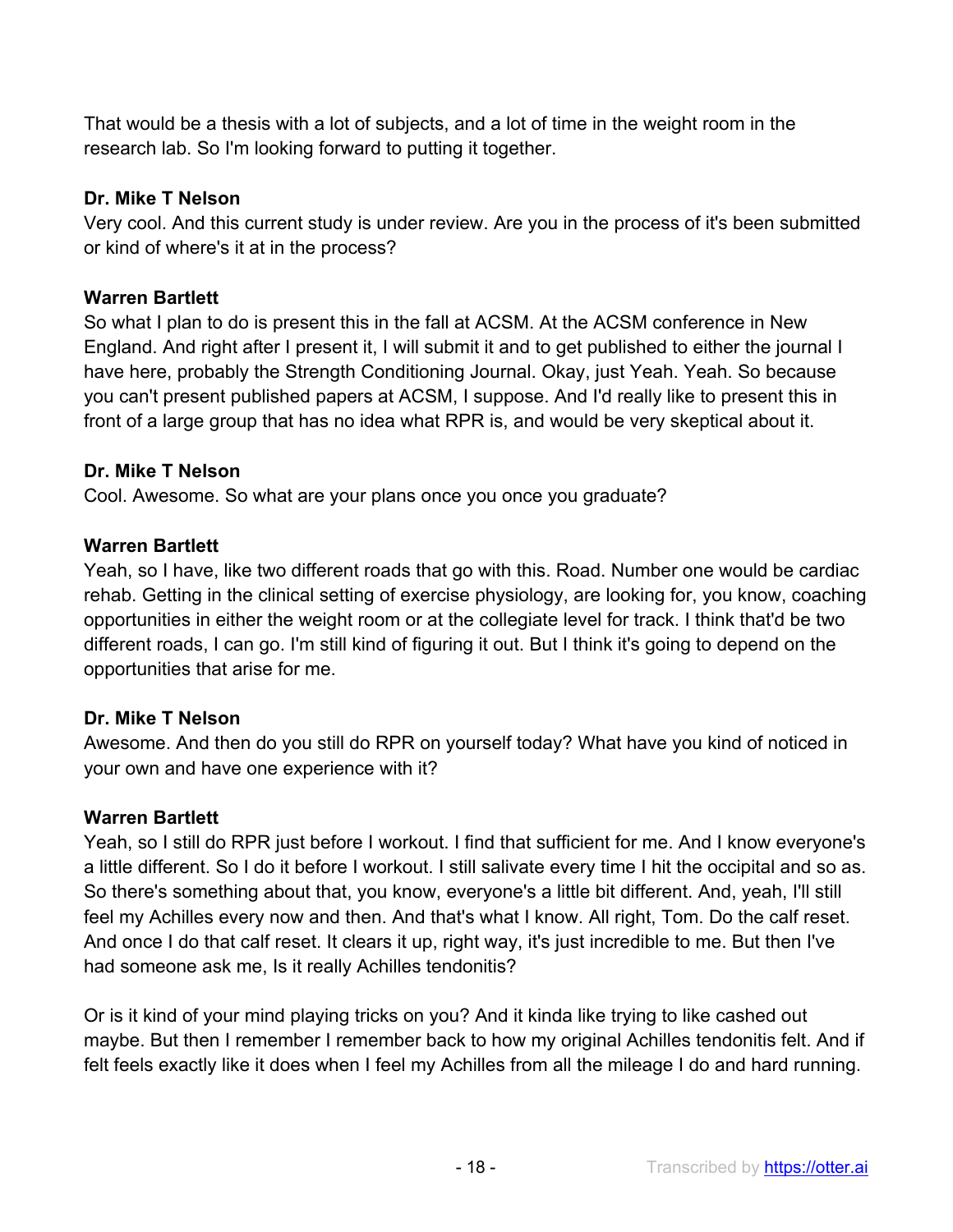When I feel like Kilis it's exactly like the Achilles tendinitis initially felt. So I'd have to tell them, you know, I think RPR works on tendinitis. That'd be a whole new can of worms for a study.

# **Dr. Mike T Nelson**

Yeah, that gets into what is tendinitis? What does tendinosis? What does tendinopathies like there's some the general kind of overview would say that tendinitis is a irritation, but it's more inflammation related tendinosis would be more of a scrambling of the local connective tissue, collagen fibers etc. I don't know, I'd have to go back and look to see what that's actually based on. Right? Because you'd have to do, obviously, some dissection or animal work or something in that area. I don't know if you could pick up anything on imaging.

But at the end of the day, a lot of the things the stuff people are dealing with are just based on what is the person present as their symptoms? Right? And if the symptoms got better, yeah, from a clinician standpoint, cool, like you did your job. From a research standpoint, then you would probably want to know, okay, well, what is the mechanism? What is actually, you know, different at that point. And that gets to be a little bit trickier, I think, to figure out to

### **Warren Bartlett**

write, you know, in future research, you'd have to find an athlete that would already have tendinitis, or some some form. And then I don't know how necessarily that would work. Out, there'd be any ethical issues with that. Not Sure. That'd be really cool. If I could, you could see happen on athletes. So we have an athlete with, you know, tennis elbow, or Achilles tendinitis. And we do the resets, did it work, did it not work? I'm gonna be a really cool study.

### **Dr. Mike T Nelson**

Yeah, it's just, I mean, my experience on that just anecdotally, with RPR be activated is that someone is really kind of overcompensating with grip, right. So if you watch them doing kind of a lower body exercise, where their hands are kind of free to they kind of squeeze one hand more than another hand, a lot of times, I've noticed, that's the side that has more some what they report as like a tendinopathy. And usually, if we get them to work better, right, so we get the muscle activation, we want just by manual muscle test, and their hand can stay open.

Most of the time, I've noticed their tendinopathy, or whatever it was, seems to go away pretty fast. And again, I don't think that's all cases, you're definitely going to have some people who've got just probably poor inflammation status to begin with, you definitely have some people who have overuse injuries. But what I do is I'll check with for that first. And then a lot of times I just have them do the direct opposite. And so their client now where, like the bottom part of her elbow is painful doing a dumbbell bench press. So she's doing a lot of rowing now, but instead of having her palm down, it's actually her palm is facing up pulling with her elbow.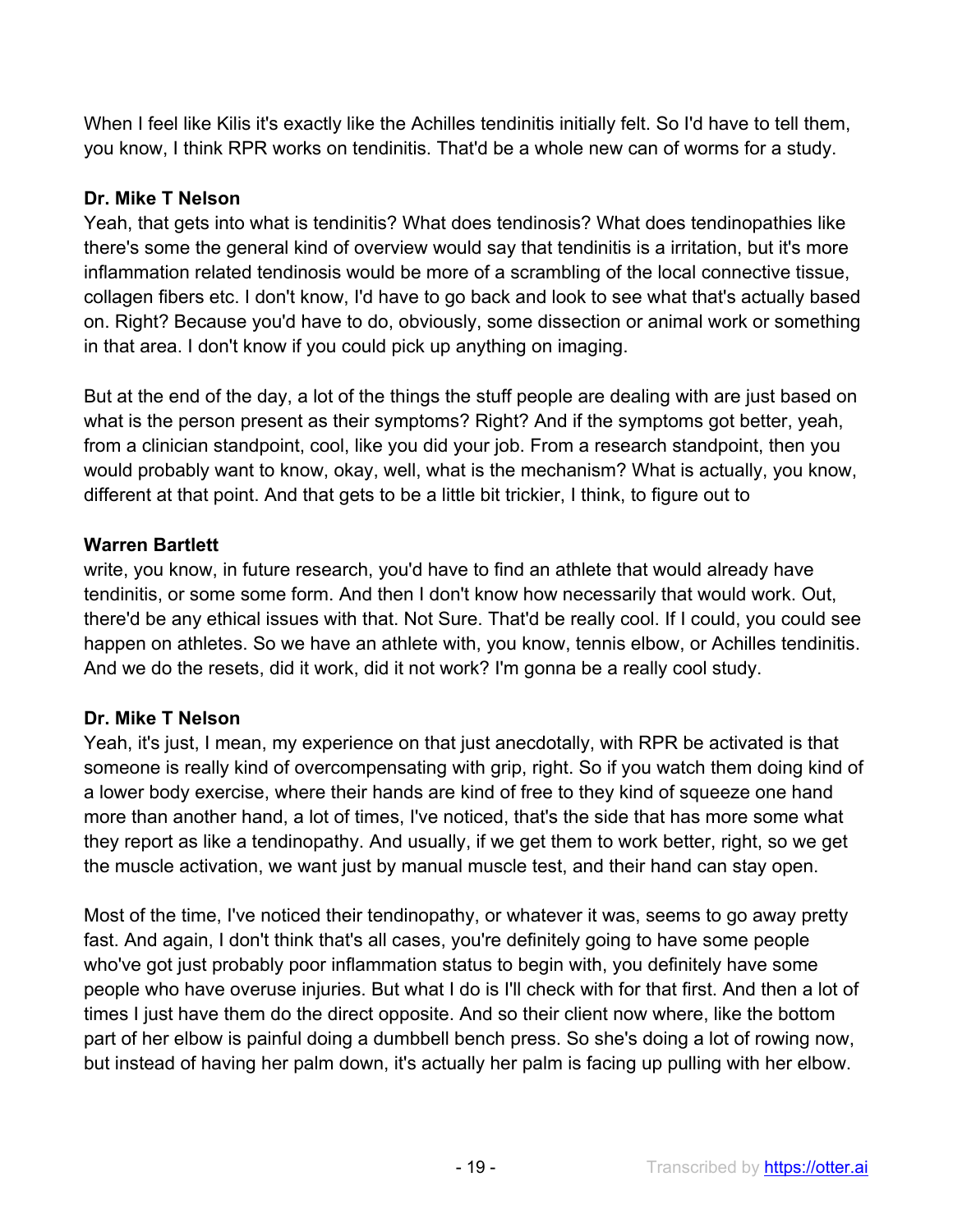So I found just by changing the mechanical loading, a lot of times you can circumvent a lot of those cases, too.

## **Warren Bartlett**

Yeah, that's a good point. Well, what's the root cause of it? Yeah, that's, that's another really good point.

## **Dr. Mike T Nelson**

Yeah. Cool. So would you recommend people learn more about RPR? In the meantime, then?

# **Warren Bartlett**

Yeah, I mean, there's, there's so many different avenues you can go with RPR. You know, it can affect vision. So you can you do certain colors and do the resets that are just part of your vision. Or you might have I forget what they call it, but where your nervous system has past trauma. So you do a little eye test, and the the nurses met trauma there and that's kind of where your nervous system shuts down. I don't like to say that they say that a lot in RPR, that your nervous system shuts down. I get a lot of flack from that with my colleagues. But that's the idea is that there's this past trauma from maybe a fall or an injury, or a hit in football or some something like that. And you have this vision trauma that you could correct with RPR There's RPR with sleep. And there's it's a very wide range of topics just from one kind of method, which I find really interesting. And this makes me want to study it more.

### **Dr. Mike T Nelson**

Yeah, I've done a fair amount of visual resets on people have had a lot of, I don't know what they've had for their past history, I only know going off with just an oral history of what they report. And sometimes people don't remember even traumas and everything else that they've had happen. But my general thought process with that is, if I saw one guy was a goalie, you got hit on the side of the face with the puck, if you're if you believe your body is organized for survival, then your body's gonna want to do everything possible in order to survive.

So for him getting a hit on the side of the face, moving his eyes to the right, being in that position is probably going to be pretty threatening, right? Because his brain is gonna go, oh, yeah, remember, the last time we were here in this position, some really, really bad shit happened to us. So let's kind of avoid that. And let's not go there as much as possible. And a lot of times those sort of movements are reflexes or whatever word you want to use associated with it. They're unconscious a lot of times, so people don't know that they're, they're there, which is why I think some form of testing can be helpful, right? So and RPR be activated, you can put people back into those positions, and then try to do some of the resets on them. You know, there's other modalities like EMDR, where they're trying to do lateral eye movements to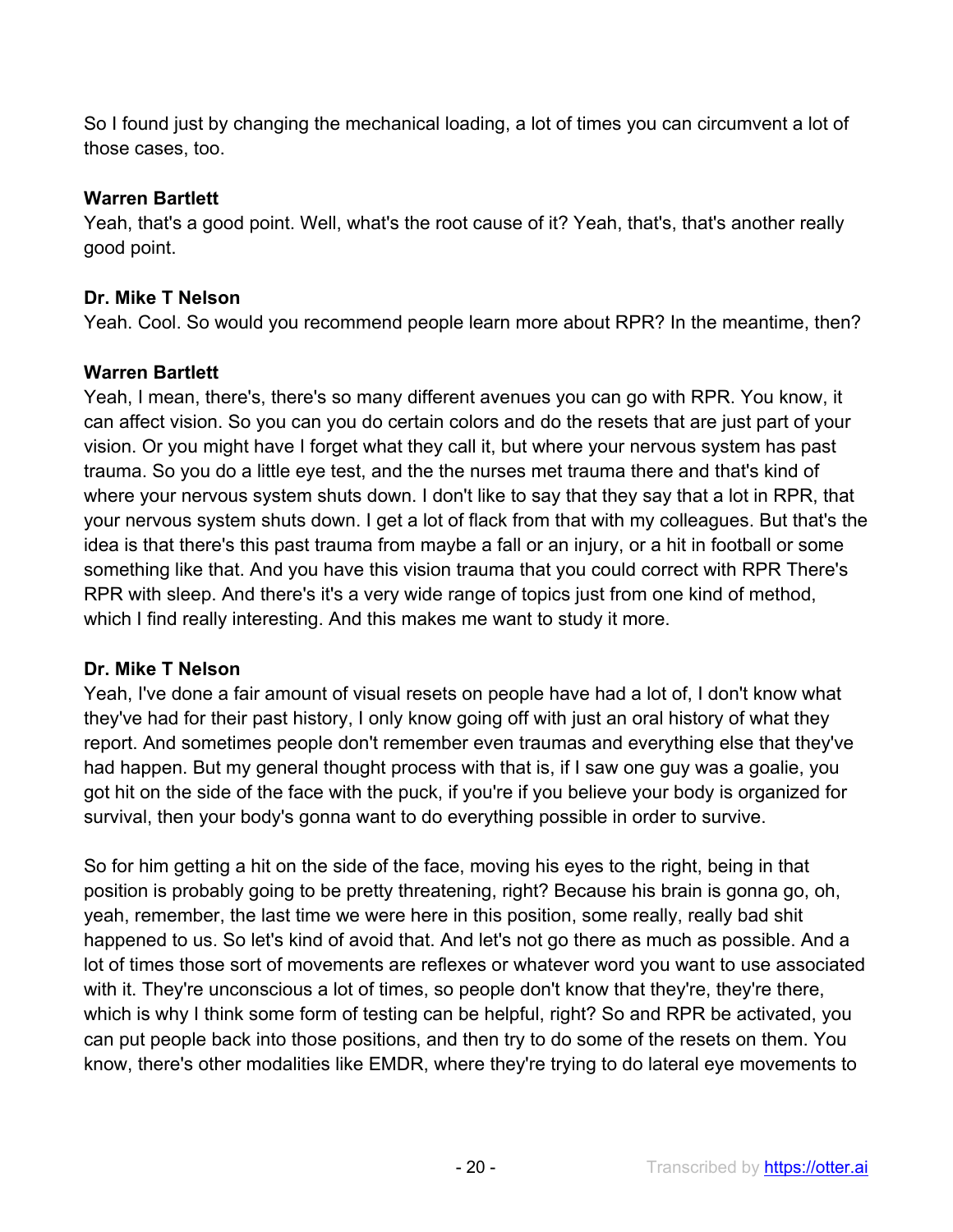try to, you know, change the intensity of it. So it's probably multiple different ways you could address it to.

## **Warren Bartlett**

Yeah, it's the list goes on. There's so many different pathways, you can take RPR I find either from all the ways we talked about today.

# **Dr. Mike T Nelson**

Awesome. And where can people find out more about you?

# **Warren Bartlett**

So my I work at plus eight, so can you contact the State Athletics Department. I also work at a gym called Fit focus in Laconia, New Hampshire. So you can look me up online there. Also my Instagram is Warren underscore workouts and see kind of the stuff I post there future research. See my workouts? Yeah, those are the main ways to really reach out to me and feel free to shoot me a message on you know, especially on any current research with acupressure. RPR, because I'll be doing a lot more on that. Yeah, any peer reviewed research on acupressure, would greatly be appreciated in potential physiological mechanisms. Maybe there's one I haven't heard. I'd love to hear more about that. I think it's what really advances. New topics like this is conversation, and networking.

### **Dr. Mike T Nelson**

Cool. Awesome. Well, thank you so much for all your time today and sharing your research. And thank you so much for doing and performing all the research because I know that definitely is very time and tests intensive. And yeah, it's not an easy thing to do. So thank you so much for doing all that. We really appreciate it.

# **Warren Bartlett**

Yeah. I'm glad to be here and glad to talk about it. Thank you.

# **Dr. Mike T Nelson**

Thank you. Thank you so much for listening to the flex diet podcast here today. Hopefully you enjoyed our discussion on RPR, reflexive performance reset. If you have any questions or comments or anything, let me post this on the old social media, Instagram, especially, you can leave them there below. And I will do my best to get back to you as soon as I can. And shameless plug if you are looking for RPR to be taught at your facility, I do teach on occasion, if you can get enough people together, you could even request me as your instructor, and it's a lot of fun. I've been honored to teach it in you know, everywhere from around the US, North America to even as far away as Australia.